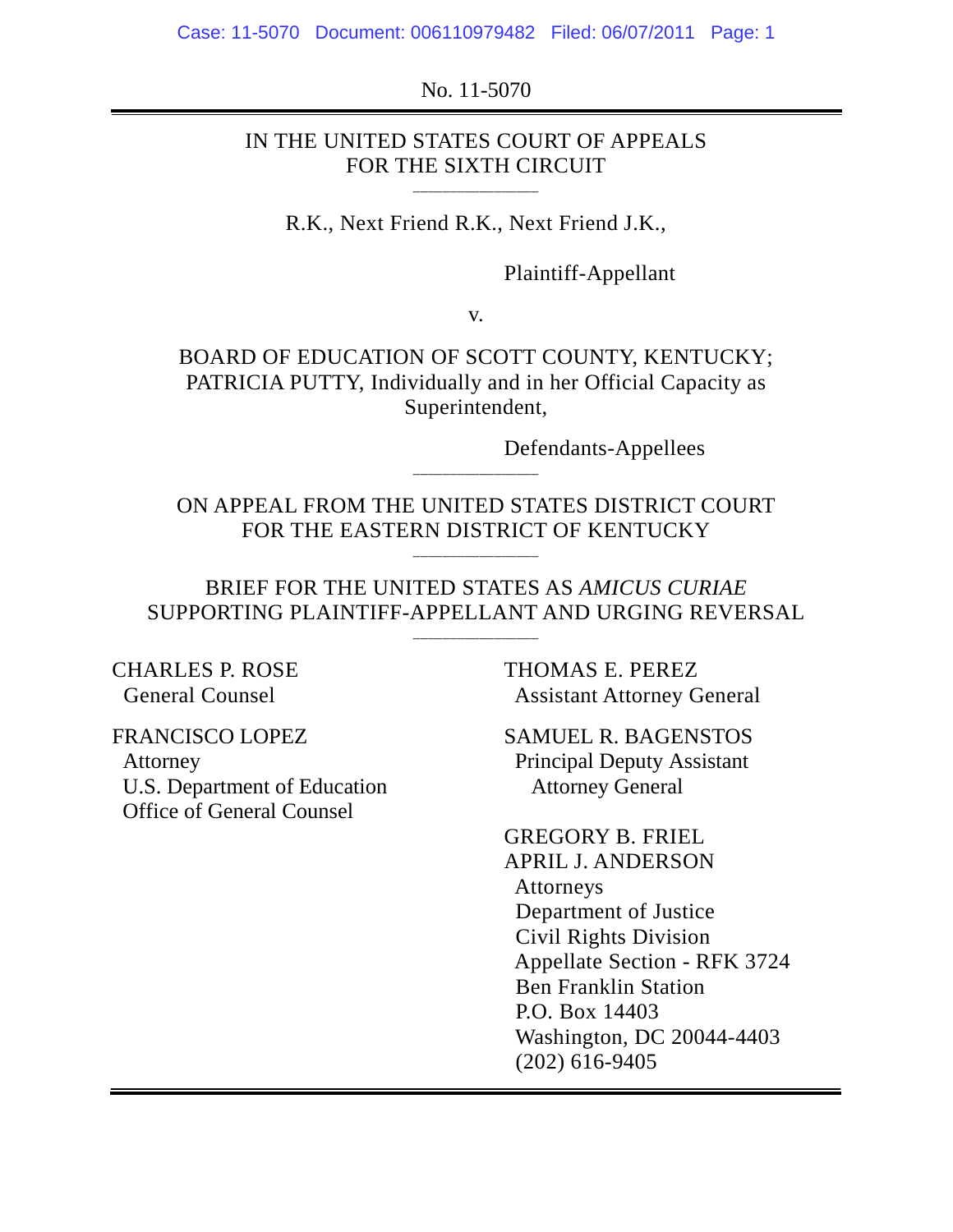# **TABLE OF CONTENTS**

## **PAGE**

|                 | <b>IDENTITY AND INTEREST OF THE AMICUS CURIAE</b><br>AND THE SOURCE OF ITS AUTHORITY                                                                                                                                             |
|-----------------|----------------------------------------------------------------------------------------------------------------------------------------------------------------------------------------------------------------------------------|
|                 |                                                                                                                                                                                                                                  |
|                 |                                                                                                                                                                                                                                  |
|                 |                                                                                                                                                                                                                                  |
|                 |                                                                                                                                                                                                                                  |
|                 |                                                                                                                                                                                                                                  |
| <b>ARGUMENT</b> |                                                                                                                                                                                                                                  |
| $\mathbf I$     | THE DISTRICT COURT FAILED TO APPLY<br>THE CORRECT LEGAL STANDARDS IN<br>ANALYZING WHETHER DEFENDANTS<br><b>COMPLIED WITH SECTION 504'S FAPE AND</b><br>GENERAL NON-DISCRIMINATION REQUIREMENTS11                                 |
| A.              |                                                                                                                                                                                                                                  |
| $B$ .           |                                                                                                                                                                                                                                  |
| $\mathcal{C}$ . | The District Court Improperly Ignored The FAPE<br><b>Standards And The General Non-discrimination</b><br>Requirements Imposed By The Department                                                                                  |
|                 | 1.<br>The District Court Failed To Determine (1)<br>Whether Defendants Based The Placement<br>Decision On An Individualized Assessment<br>Of R.K.'s Specific Needs, And (2) Whether<br>Denying Him Admission To His Neighborhood |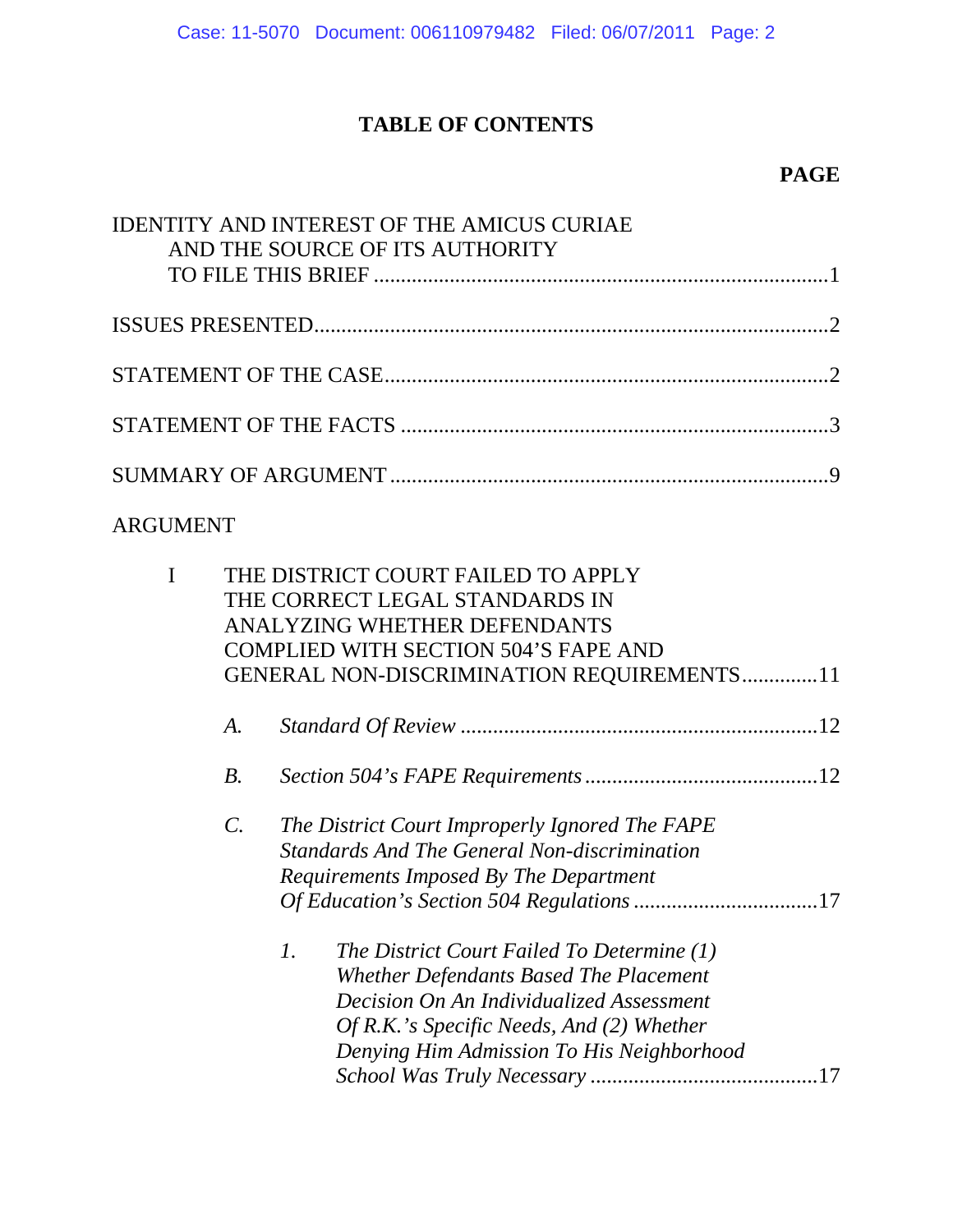# **TABLE OF CONTENTS (continued): PAGE**

|                   | 2.                               | The District Inappropriately Assumed      |    |
|-------------------|----------------------------------|-------------------------------------------|----|
|                   |                                  | That The Location Of R.K.'s Placement     |    |
|                   |                                  | Was Irrelevant In Deciding Whether        |    |
|                   |                                  | Defendants Met Their Obligations          |    |
|                   |                                  |                                           | 20 |
|                   |                                  |                                           |    |
| $\rm II$          |                                  | UNDER THE SUPREMACY CLAUSE, A             |    |
|                   |                                  | SCHOOL DISTRICT MAY NOT AVOID ITS         |    |
|                   |                                  | <b>OBLIGATIONS UNDER FEDERAL LAW EVEN</b> |    |
|                   |                                  |                                           | 23 |
|                   |                                  |                                           |    |
| <b>CONCLUSION</b> |                                  |                                           | 29 |
|                   |                                  |                                           |    |
|                   | <b>CERTIFICATE OF COMPLIANCE</b> |                                           |    |
|                   |                                  |                                           |    |
|                   | <b>CERTIFICATE OF SERVICE</b>    |                                           |    |

ADDENDUM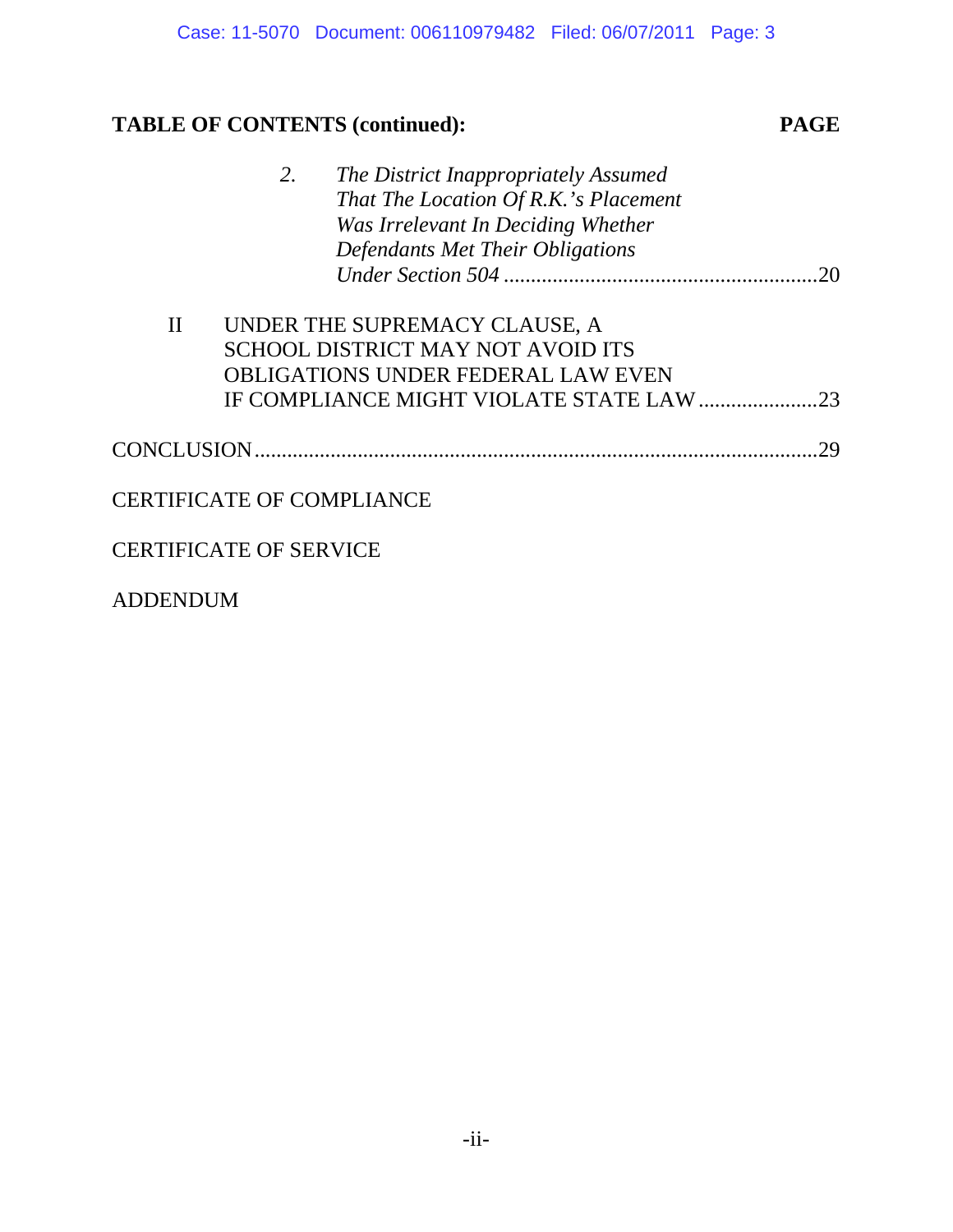#### **TABLE OF AUTHORITIES**

# **CASES: PAGE** *AP* v. *Anoka-Hennepin Indep. Sch. Dist. No. 11*, 538 F. Supp. 2d 1125 (D. Minn. 2008) ...........................................................4 *Astralis Condo. Ass'n* v. *HUD*, 620 F.3d 62 (1st Cir. 2010)...................................27 *Auer* v. *Robbins*, 519 U.S. 452 (1997).....................................................................18 *Barber* v. *Colorado Dep't of Revenue*, 562 F.3d 1222 (10th Cir. 2009).................27 *Crosby* v. *National Foreign Trade Council*, 530 U.S. 363 (2000).................... 24-25 *Crowder* v. *Kitagawa*, 81 F.3d 1480 (9th Cir. 1996) ................................................3 *Fidelity Fed. Savings & Loan Ass'n* v. *de la Cuesta*, 458 U.S. 141 (1982).......................................................................................25 *Hacienda La Puente Unified Sch. Dist.* v. *Honig*, 976 F.2d 487 (9th Cir. 1992).........................................................................26 *Helms* v. *McDaniel*, 657 F.2d 800 (5th Cir. 1981), cert. denied, 455 U.S. 946 (1982)..................................................................26 *Hillsborough Cnty.* v. *Automated Med. Labs., Inc.*, 471 U.S. 707 (1985).......................................................................................25

| McLaughlin v. Holt Pub. Sch. Bd. of Educ.,                    |  |
|---------------------------------------------------------------|--|
| Merritt v. International Ass'n of Machinists & Aero. Workers, |  |
|                                                               |  |

*N.L.* v. *Knox Cnty. Schs.*, 315 F.3d 688 (6th Cir. 2003)..........................................15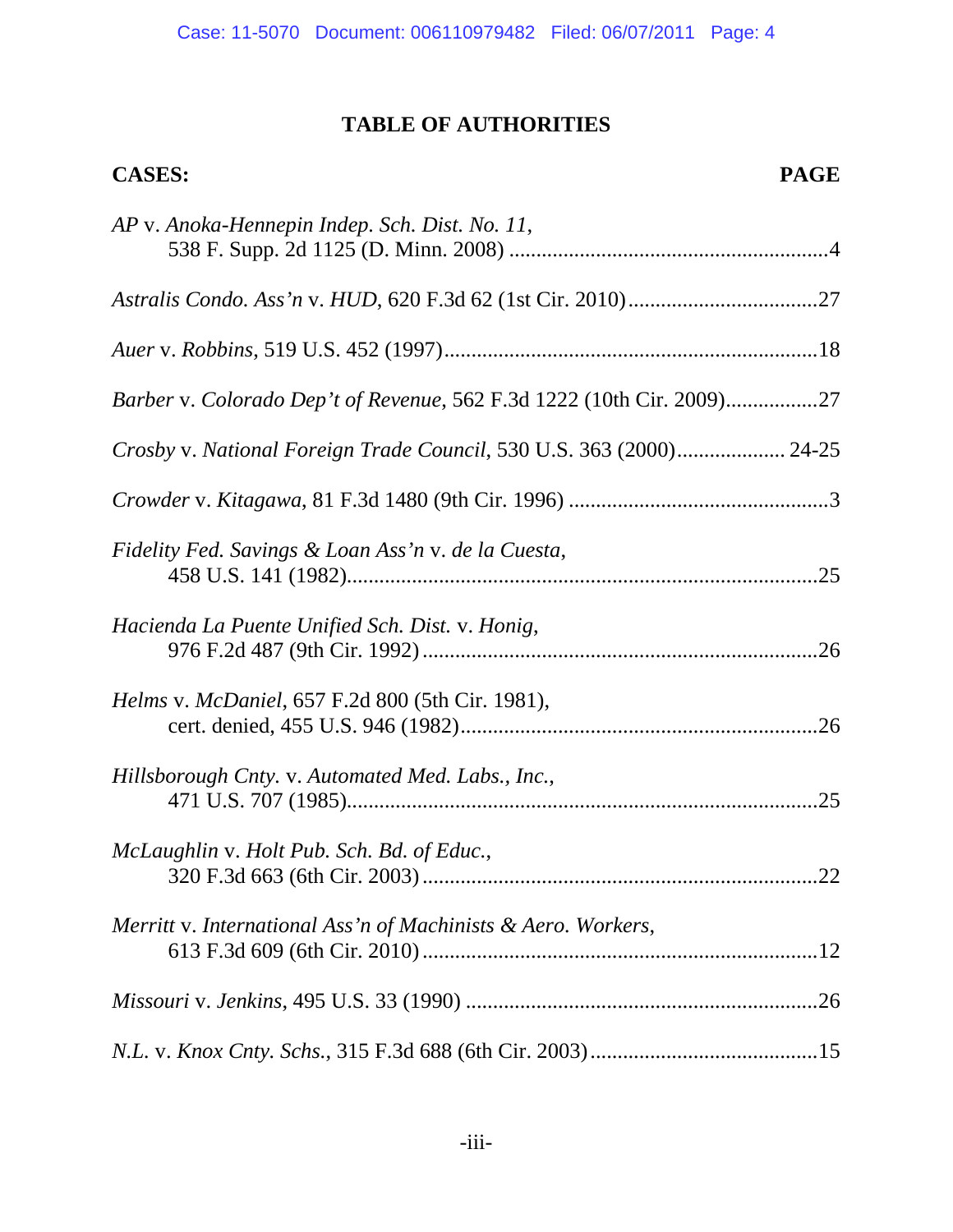#### Case: 11-5070 Document: 006110979482 Filed: 06/07/2011 Page: 5

# **CASES (continued): PAGE**

| North Carolina State Bd. of Educ. v. Swann,                                                |
|--------------------------------------------------------------------------------------------|
|                                                                                            |
|                                                                                            |
| Rohr v. Salt River Project Agric. Imp. & Power Dist.,                                      |
|                                                                                            |
| Washington v. Washington State Commercial Passenger<br>Fishing Vessel Ass'n, 443 U.S. 658, |
| Wolf Creek Collieries v. Robinson, 872 F.2d 1264 (6th Cir. 1989)18                         |
| <b>CONSTITUTION AND STATUTES:</b>                                                          |
|                                                                                            |
| Americans With Disabilities Act, 42 U.S.C. 12131 et seq (Title II)8, 28                    |
|                                                                                            |
| Section 504 of the Rehabilitation Act of 1973, 29 U.S.C. 794  1-2                          |
|                                                                                            |
|                                                                                            |
|                                                                                            |
|                                                                                            |
|                                                                                            |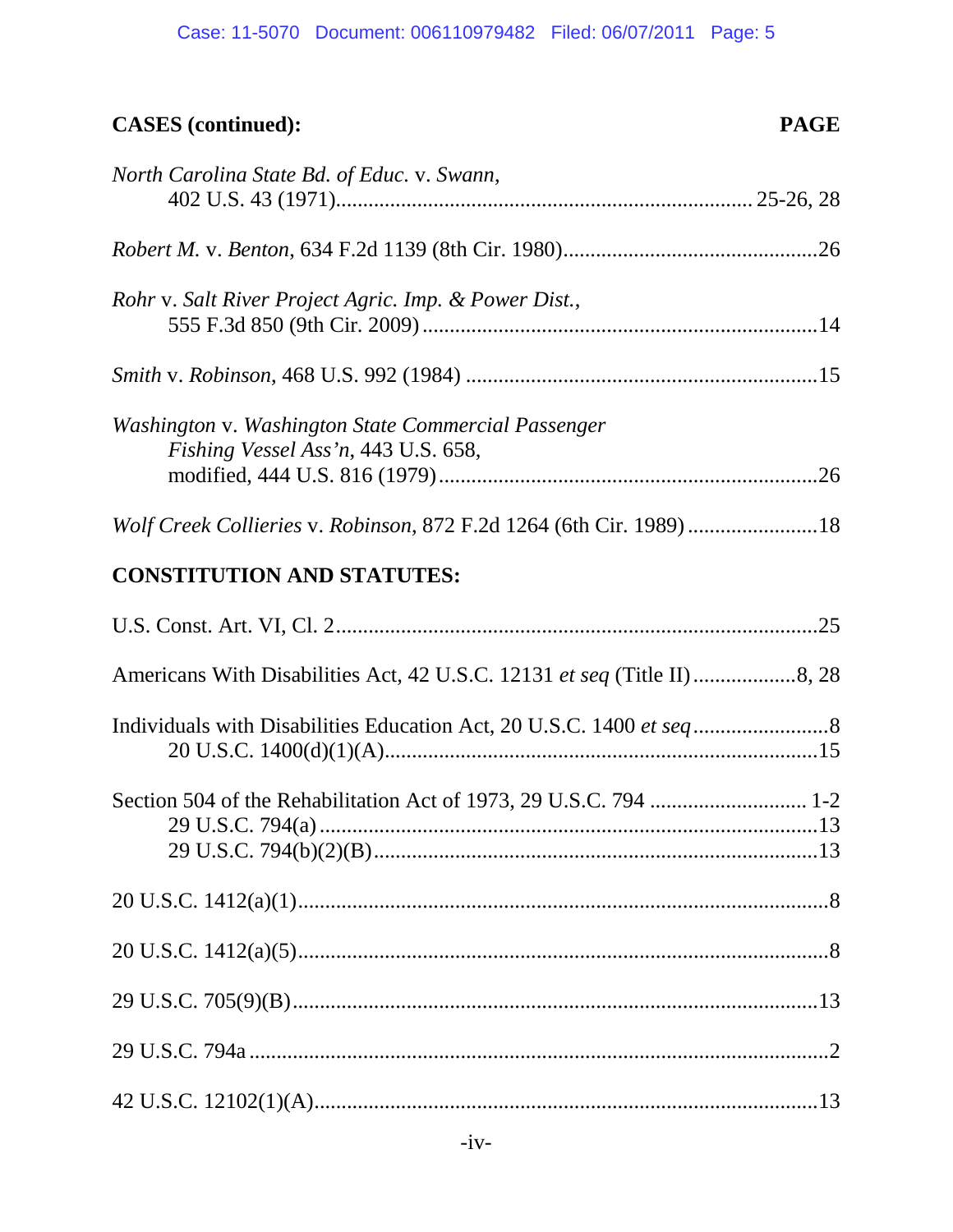#### **STATUTES** (continued): **PAGE**

| ADA Amendments Act of 2008, Pub. L. No. 110-325, 122 Stat. 355513 |  |
|-------------------------------------------------------------------|--|
|                                                                   |  |
|                                                                   |  |
|                                                                   |  |
|                                                                   |  |
| <b>REGULATIONS:</b>                                               |  |
|                                                                   |  |
|                                                                   |  |
|                                                                   |  |
|                                                                   |  |
|                                                                   |  |
|                                                                   |  |
|                                                                   |  |
|                                                                   |  |
|                                                                   |  |
|                                                                   |  |
|                                                                   |  |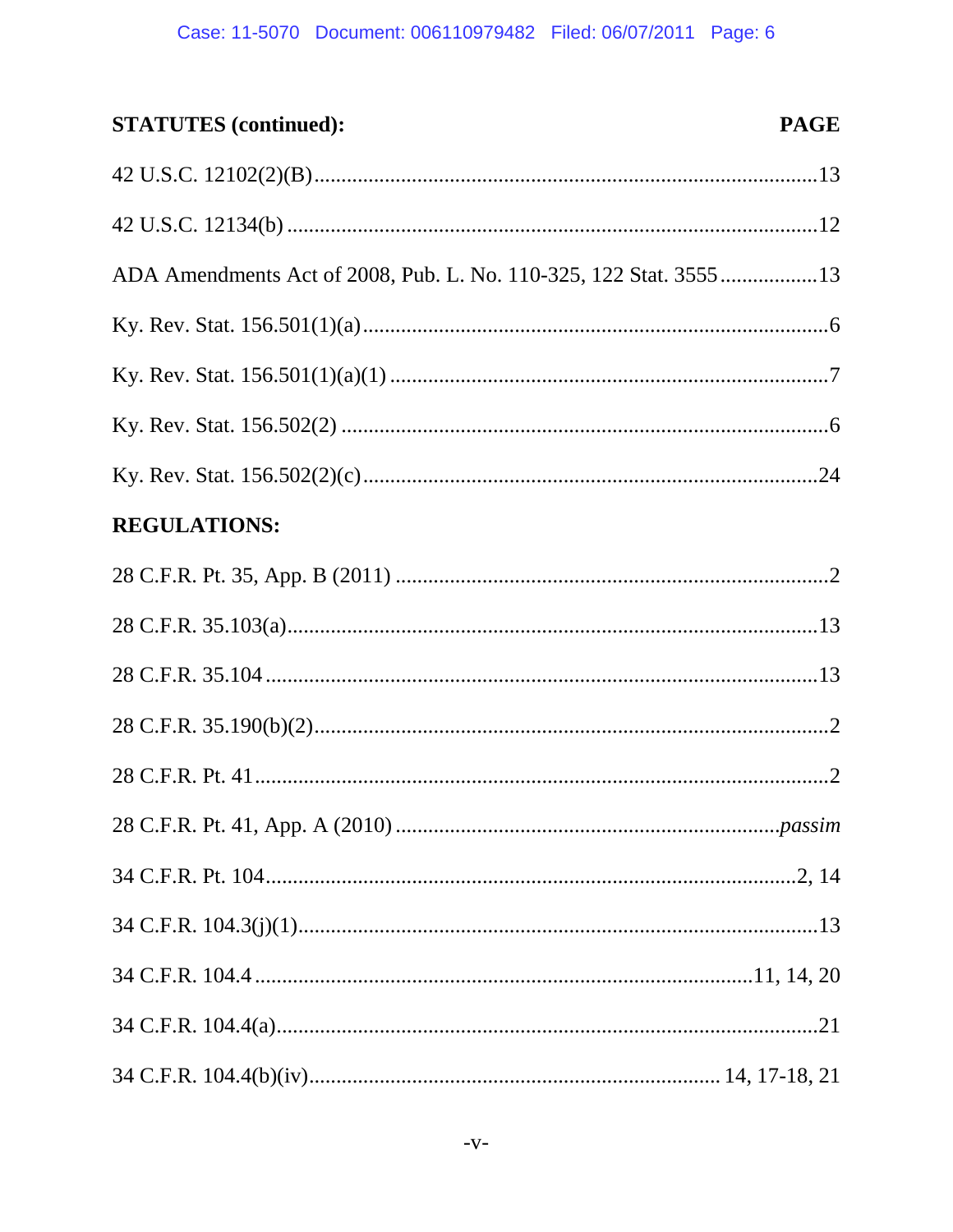#### **REGULATIONS** (continued): **PAGE**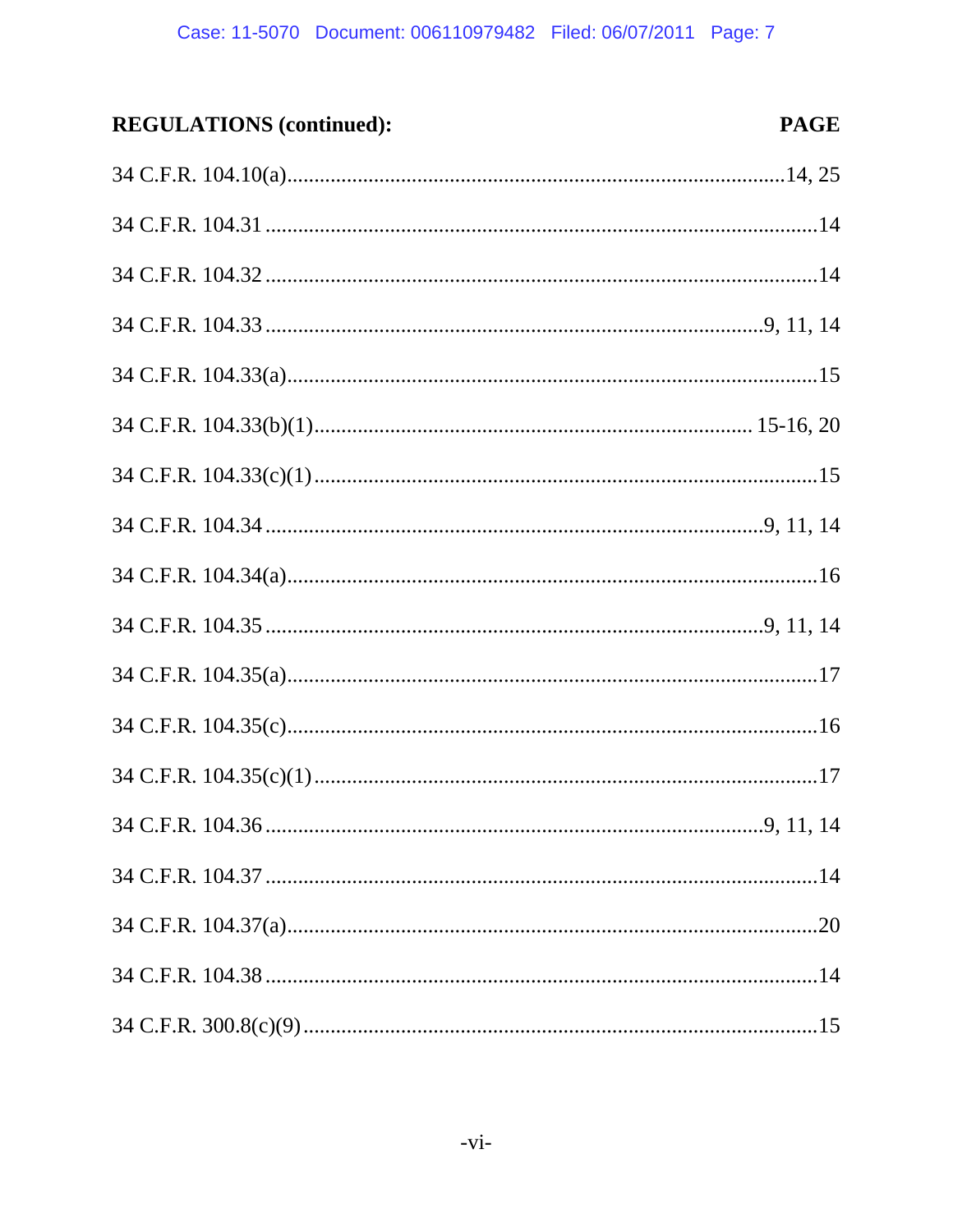# **MISCELLANEOUS: PAGE**

| American Diabetes Ass'n, Diabetes Basics: Common Terms,<br>available at http://www.diabetes.org/diabetes-basics/ |  |
|------------------------------------------------------------------------------------------------------------------|--|
| Ky. Bd. Med. Licensure, "Board Opinion Regarding"                                                                |  |
| Training of and Delegation to School Employees"                                                                  |  |
| (Dec. 17, 2009), available at http://www.kbml.ky.gov                                                             |  |
| 24                                                                                                               |  |
| National Diabetes Education Program,                                                                             |  |
| Helping the Student with Diabetes Succeed:                                                                       |  |
| A Guide for School Personnel (2010),                                                                             |  |
| available at http://ndep.nih.gov/media/                                                                          |  |
|                                                                                                                  |  |
|                                                                                                                  |  |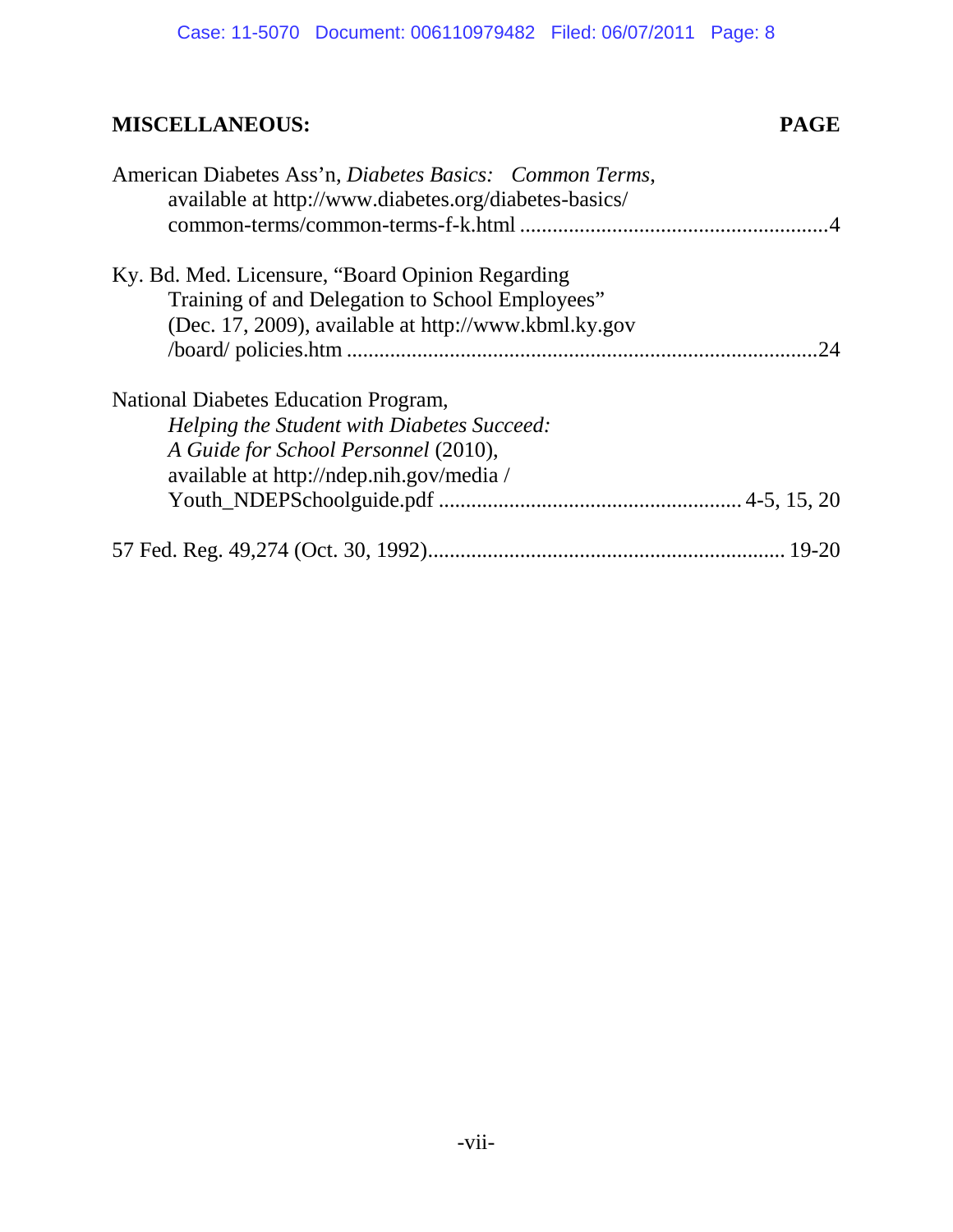#### IN THE UNITED STATES COURT OF APPEALS FOR THE SIXTH CIRCUIT

\_\_\_\_\_\_\_\_\_\_\_\_\_\_\_\_\_

No. 11-5070

R.K., Next Friend R.K., Next Friend J.K.,

Plaintiff-Appellant

v.

BOARD OF EDUCATION OF SCOTT COUNTY, KENTUCKY; PATRICIA PUTTY, Individually and in her Official Capacity as Superintendent,

Defendants-Appellees

ON APPEAL FROM THE UNITED STATES DISTRICT COURT FOR THE EASTERN DISTRICT OF KENTUCKY

\_\_\_\_\_\_\_\_\_\_\_\_\_\_\_\_\_

\_\_\_\_\_\_\_\_\_\_\_\_\_\_\_\_\_

BRIEF FOR THE UNITED STATES AS *AMICUS CURIAE* SUPPORTING PLAINTIFF-APPELLANT AND URGING REVERSAL

\_\_\_\_\_\_\_\_\_\_\_\_\_\_\_\_\_\_\_

### **IDENTITY AND INTEREST OF THE AMICUS CURIAE AND THE SOURCE OF ITS AUTHORITY TO FILE THIS BRIEF**

The United States files this brief pursuant to Federal Rule of Appellate

Procedure 29(a).

This case raises important questions about the rights of students with

disabilities under Section 504 of the Rehabilitation Act of 1973, 29 U.S.C. 794

(Section 504). The Attorney General has authority to bring civil actions to enforce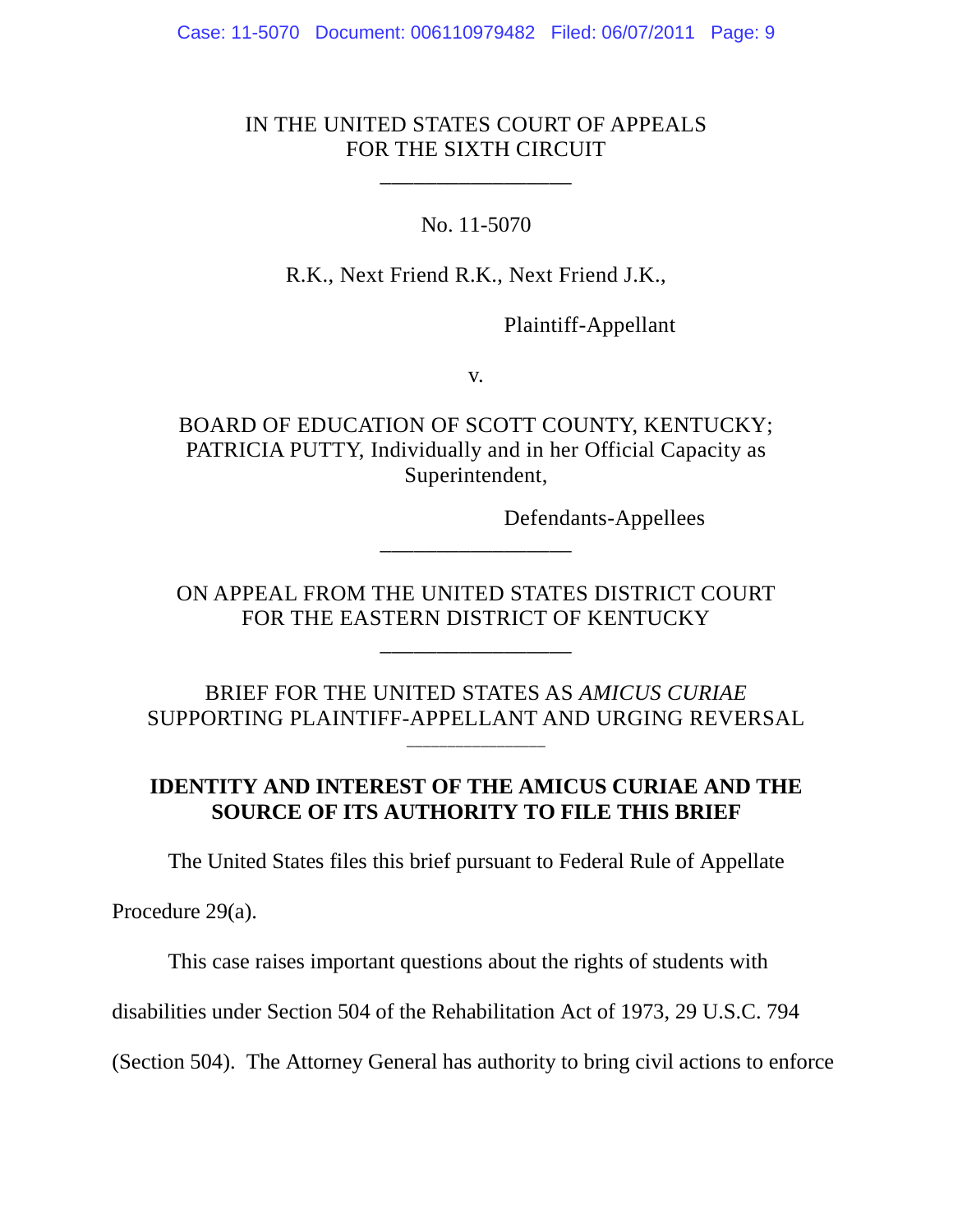- 2 -

Section 504 and has promulgated regulations implementing the statute. See 29 U.S.C. 794a; 28 C.F.R. Pt. 35, App. B, Subpt. F (2011); 28 C.F.R. Pt. 41. The Department of Education also has promulgated regulations implementing Section 504 in the education context and administratively enforces Section 504 in that context. See 28 C.F.R. 35.190(b)(2); 34 C.F.R. Pt. 104.

#### **ISSUES PRESENTED**

The United States will address the following issues:

1. Whether the district court applied the correct legal standards in determining whether defendants violated their obligations under Section 504 to provide plaintiff a free appropriate public education (FAPE), where the court did not acknowledge, much less apply, the FAPE requirements contained in the Department of Education's Section 504 regulations.

2. Whether a school district may refuse to comply with its FAPE obligations under Section 504 simply because doing so may conflict with state law.

#### **STATEMENT OF THE CASE**

R.K. is a student with diabetes who requires administration of insulin during the school day. R.K.'s parents, acting on their son's behalf, sued Scott County's Board of Education and school superintendent under Section 504 of the Rehabilitation Act and other statutes, alleging that defendants violated R.K.'s federally protected rights by transferring him away from his neighborhood school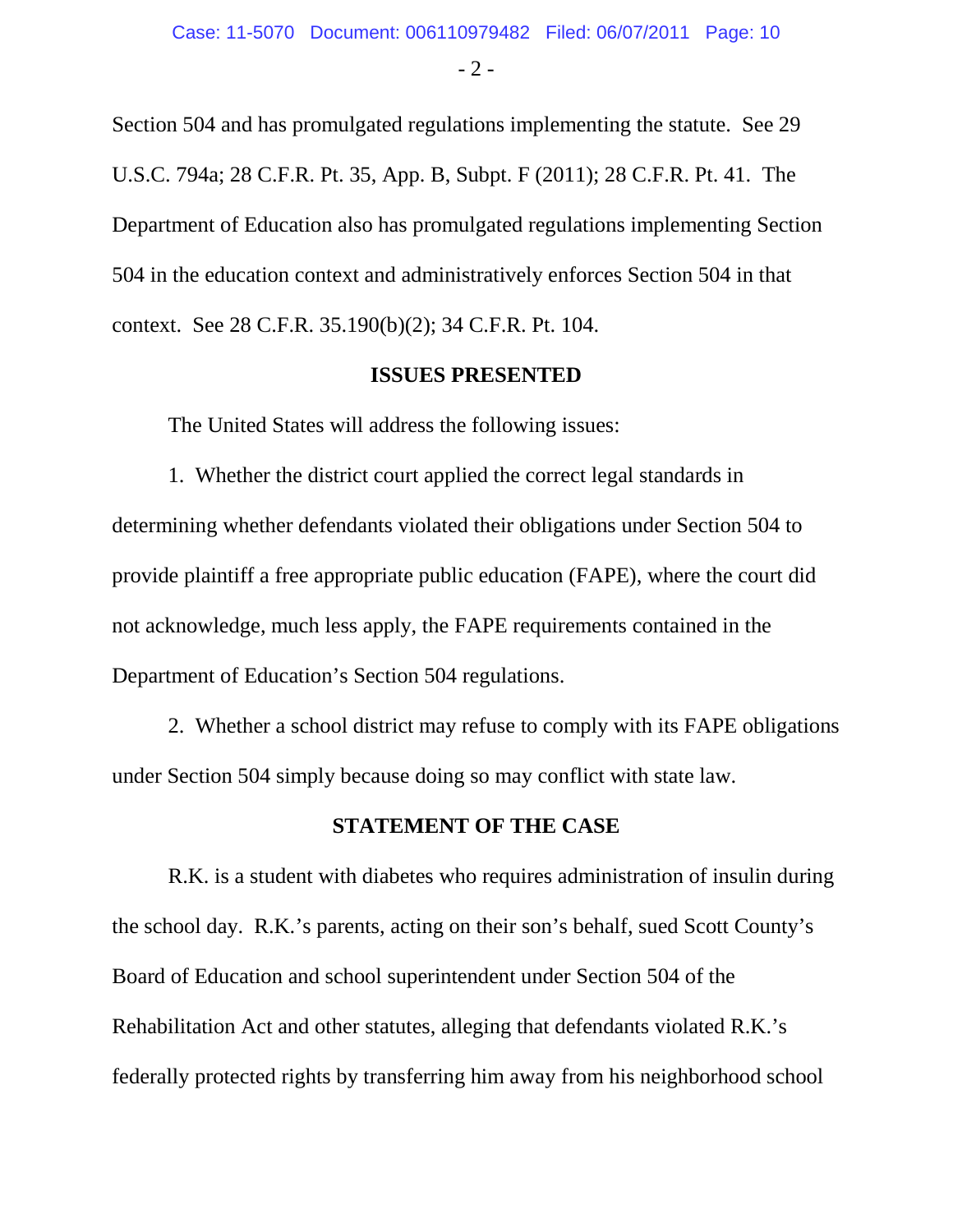- 3 -

and requiring him to attend one of two schools with a full-time nurse on staff. The school district rejected R.K.'s request that a volunteer employee at his neighborhood school be trained to help him with his insulin administration. The district court granted defendants' motion for summary judgment on all of R.K.'s claims.

#### **STATEMENT OF THE FACTS**

1. R.K., who has diabetes, attends school in Scott County, Kentucky. He was a kindergartner in 2009 when this litigation began and was in first grade during the 20[1](#page-10-0)0-2011 school year.  $(R. 1, Complaint, p. 3)$ . Before R.K. started kindergarten, his parents informed the school district that their son had diabetes and would need insulin injections at school. (R. 1, Complaint, p. 3; R. 39, Opinion, pp. 1-2). The school district advised his parents that R.K. could not attend his neighborhood school, Eastern Elementary School, but must attend one of two schools with a full-time nurse on staff. (R. 1, Complaint, p. 3; R. 39, Opinion, p. 2). R.K.'s parents decided to send him to Anne Mason Elementary School (AMES), which had a nurse. R.K. wanted to attend school with his brothers and neighborhood friends, however, and his parents felt he was being singled out

<span id="page-10-0"></span> $1$  "R.  $\frac{1}{2}$ " refers to documents filed in the district court, identified by docket number.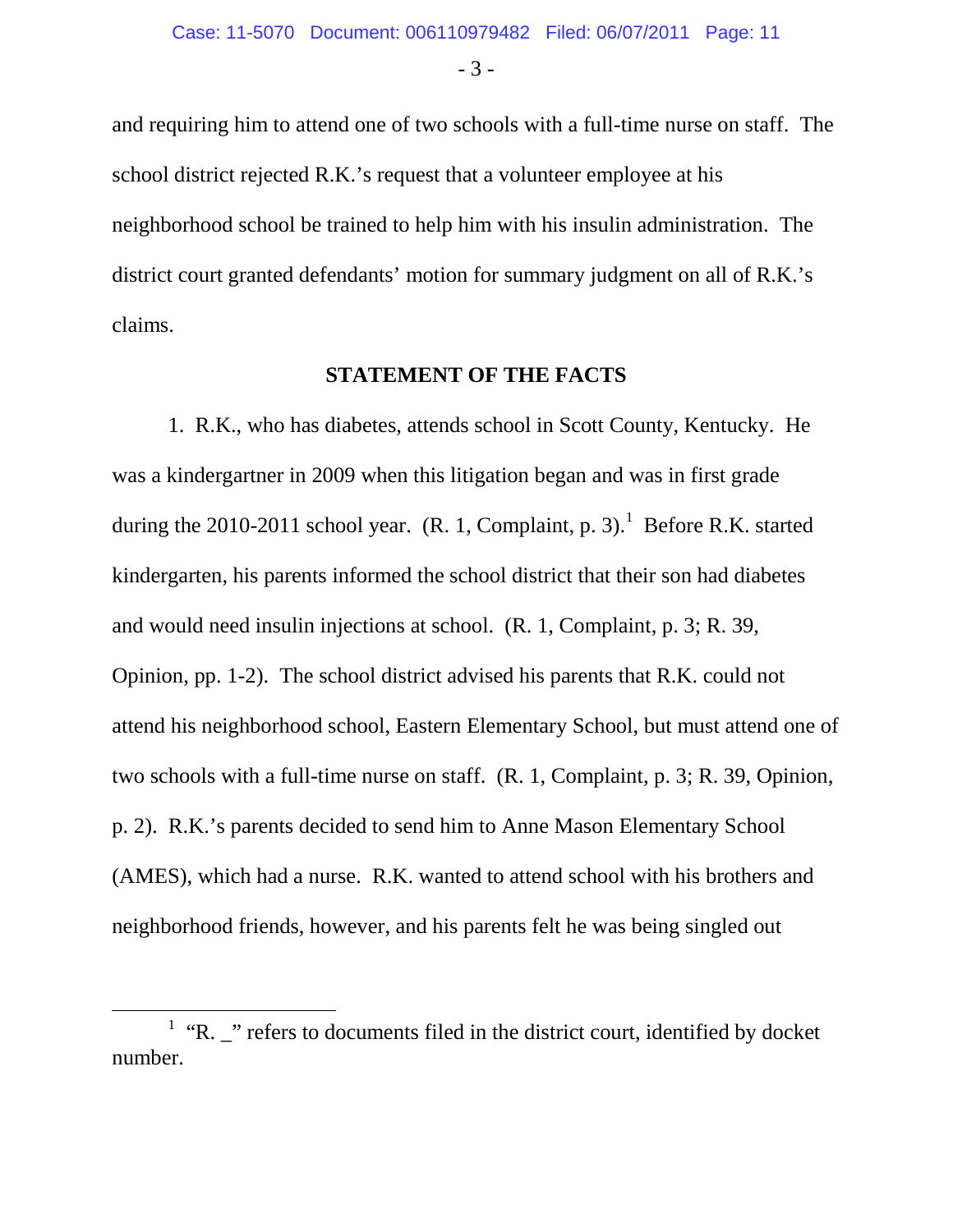- 4 -

because of his disability. (R. 32-1, Affidavit, p. 2; R. 37, Defs.' Pretrial Mem., p. 2; R. 39, Opinion, p. 2).

In December 2009, R.K.'s parents informed the school district that their son had an insulin pump and no longer needed injections with a needle and syringe. (R. 39, Opinion, p. 2). An insulin pump is an electronic device that can be programmed to dispense doses of insulin on a regular schedule as well as on demand (generally before or after eating). (R. 39, Opinion, p. 2 & n.2); American Diabetes Ass'n, *Diabetes Basics: Common Terms*, available at http://www.diabetes.org/diabetes-basics/common-terms/common-terms-f-k.html. The pump is typically about the size of a deck of cards and is carried on a belt or waistband. *Ibid*. It is attached by a small tube to a needle that remains inserted in the skin. *Ibid*. The amount of insulin administered depends on certain information, such as the user's carbohydrate intake, entered into the pump. See *AP*  v*. Anoka-Hennepin Indep. Sch. Dist. No. 11*, 538 F. Supp. 2d 1125, 1131 (D. Minn. 2008) (describing an insulin pump); National Diabetes Education Program, *Helping the Student with Diabetes Succeed: A Guide for School Personnel 47* (2010), available at http://ndep.nih.gov/media /Youth\_NDEPSchoolguide.pdf (*Helping the Student with Diabetes Succeed*). [2](#page-11-0)

<span id="page-11-0"></span> $\overline{\phantom{a}}$  $2$  The National Diabetes Education Program is a federally sponsored, joint program of the National Institutes of Health and the Centers for Disease Control (continued . . . )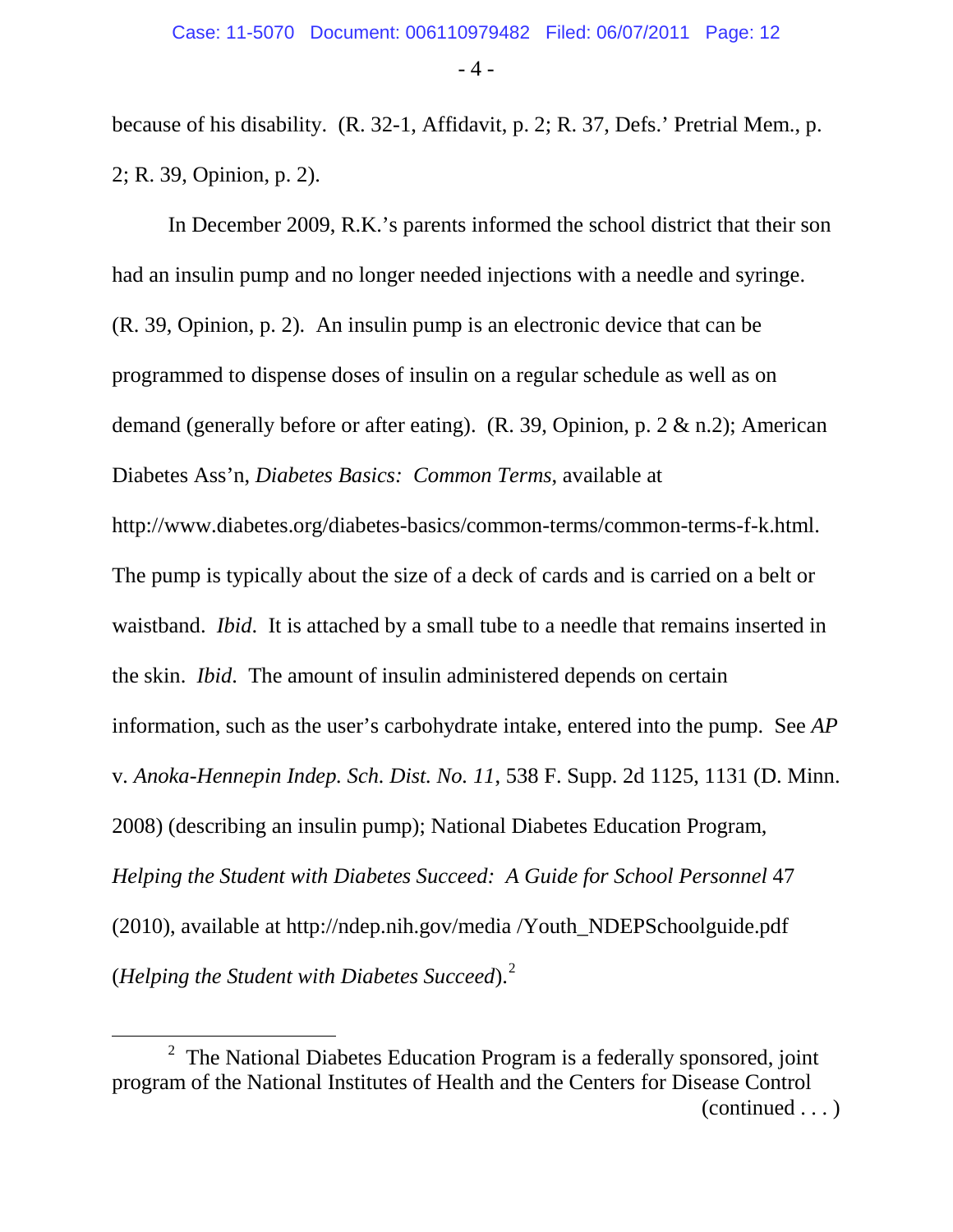- 5 -

Although R.K. "has become more comfortable with the use of his insulin pump" as he has gotten older, he still needs help monitoring the pump and "some assistance" in counting the carbohydrates he eats so that the correct information can be entered into the pump.  $(R, 39,$  Opinion, pp. 2-3 & n.2).  $R.K.'s$  physician prepared a "Diabetes Medical Management Plan," which states that an adult must supervise the boy's use of the insulin pump and that he needs assistance in counting carbohydrates. (R. 14-1, Diabetes Medicine Management Plan, pp. 5, 7). The plan does not state that a nurse or other licensed health care provider must be the one who supervises and assists R.K. with his insulin administration. R.K. has successfully attended a summer day camp and an after-school program, neither of which had a nurse on duty. (R. 32-1, Affidavit, pp. 2-3). The staff members at the camp and after-school program assisted R.K. in operating the pump and counting carbohydrates. (R. 32-1, Affidavit, pp. 2-3).

After R.K. started using an insulin pump, his parents asked school district officials to permit their son to attend his neighborhood school and requested that the school district train an employee at that school to help R.K. operate the pump and calculate his carbohydrate intake. (R. 39, Opinion, pp. 2-3). The school

 $\overline{a}$ 

<sup>( . . .</sup> continued)

and Prevention. *Helping the Student with Diabetes Succeed* 1, 128. The United States Department of Education supports the use of this publication, and prepared pages 113-118 of the guide. *Id.* at 5.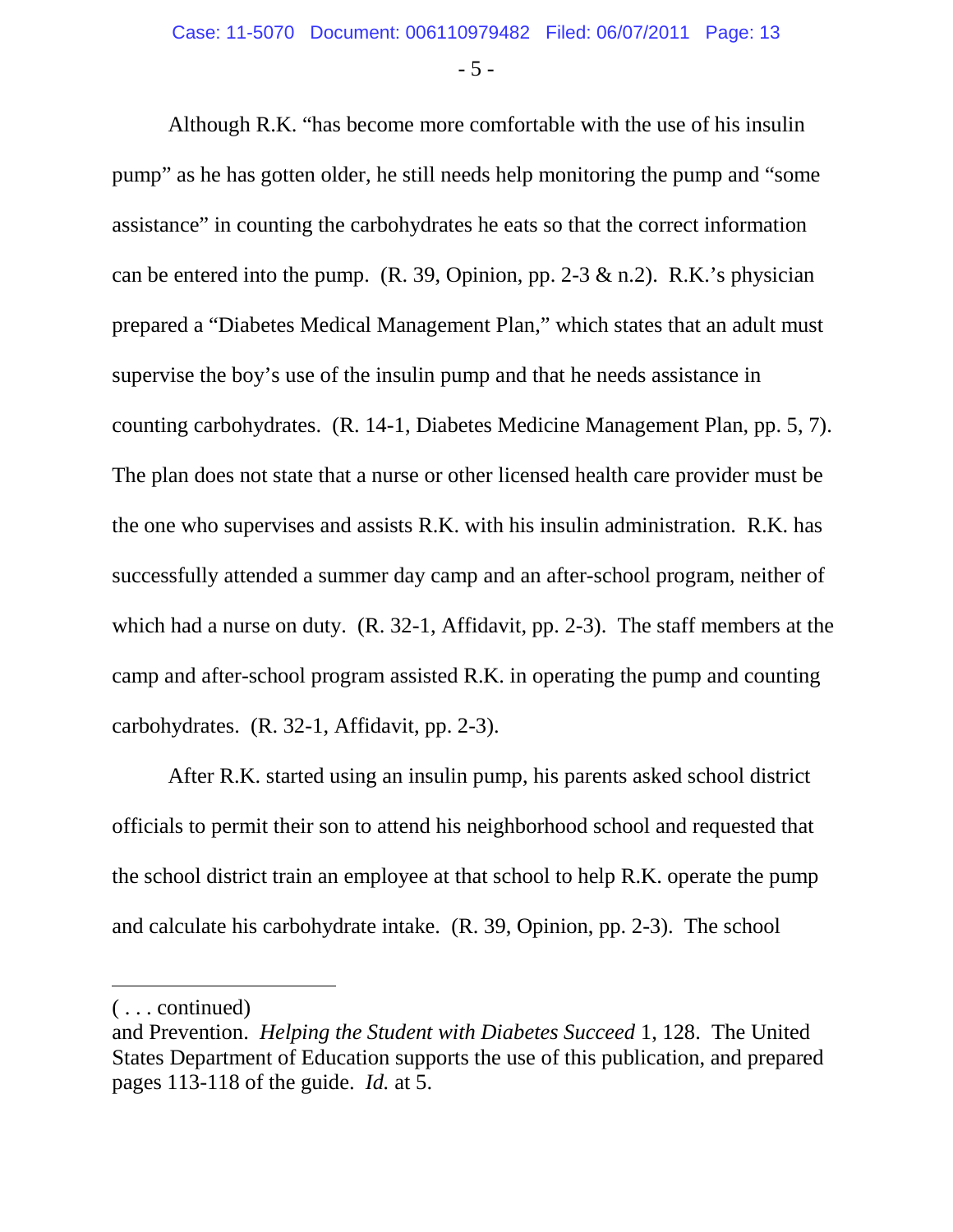- 6 -

district refused the request, insisting that R.K. "must attend a school with a nurse on staff." (R. 39, Opinion, p. 3). Defendants claimed that providing a nurse at the neighborhood school would be too expensive. (R. 39, Opinion, pp. 13-14). The school district permits other students who use insulin pumps to attend schools without a nurse if those students are "fully self-sufficient" in monitoring and operating the pump and in counting carbohydrates. (R. 26-1, Defs.' Mem. in Supp. of Summ. J., p. 4).

Defendants also asserted that the school district might be liable under Kentucky Revised Statutes Sections 156.501 and 156.502 if it allowed a non-nurse to assist R.K. with the insulin pump and carbohydrate calculations. (R. 26-1, Defs.' Mem. in Supp. of Summ. J., p. 13). Section 156.502 requires that health services be provided "in a school setting" by a physician, nurse, or "[a] school employee who is delegated responsibility to perform the health service" by a physician or nurse. Ky. Rev. Stat. 156.502(2). Section 156.501 requires the Kentucky Department of Education to "provide, contract for services, or identify resources to improve student health services, including \* \* \* [s]tandardized protocols and guidelines for health procedures to be performed by health professionals and school personnel." Ky. Rev. Stat. 156.501(1)(a). The statute further requires that these "protocols and guidelines" include the "delegation of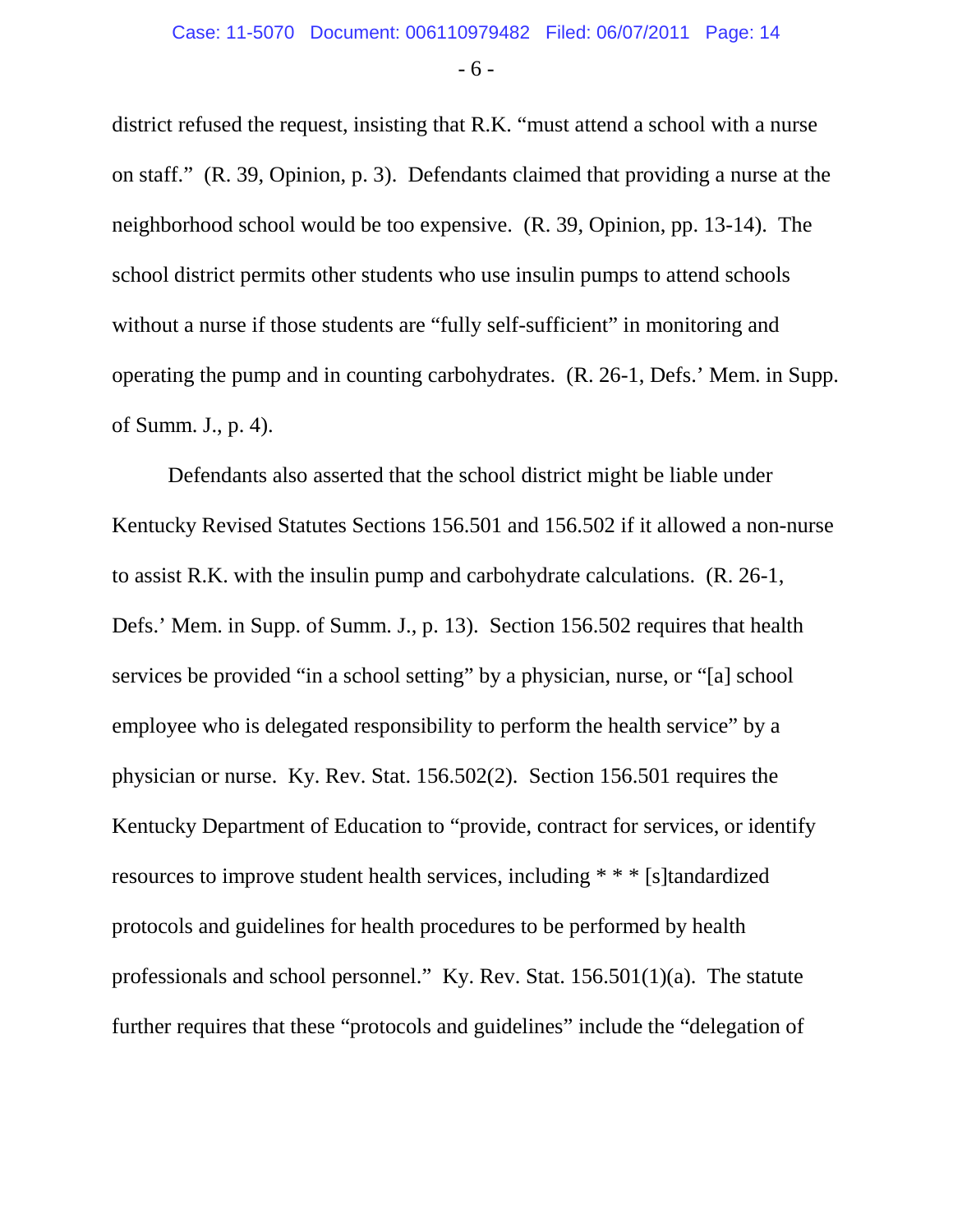- 7 -

nursing functions consistent with administrative regulations promulgated by the Kentucky Board of Nursing." Ky. Rev. Stat. 156.501(1)(a)(1).

The school district did not identify any "administrative regulations" issued by the Kentucky Board of Nursing that prohibit school employees who are not licensed medical professionals from assisting students with insulin pumps or carbohydrate calculations. Instead, the school district pointed to two advisory opinions issued by the Board of Nursing. One of those opinions stated that it would be inappropriate for a nurse to delegate to an unlicensed school employee the responsibility for operating insulin pumps or counting carbohydrates. (R. 26-5, Board of Nursing Updated 5/24/05 Opinion). In the other opinion, the Board of Nursing opined that nurses should not delegate to unlicensed personnel the "[a]dministration of medications via any injectable route," except in some emergency situations. (R. 26-4, Ky. Bd. of Nursing, Advisory Opinion Statement No. 15, p. 4  $\&$  n.2 (2005)). The opinion also states, however, that an advisory opinion "is not a regulation of the Board and does not have the force and effect of law." (R. 26-4, Ky. Bd. of Nursing, Advisory Opinion Statement No. 15, p. 5).

2. After R.K. was denied permission to transfer to his neighborhood school, he filed suit against the Scott County Board of Education and school superintendent, claiming that their refusal to allow him to attend his neighborhood school violated Section 504; Title II of the Americans With Disabilities Act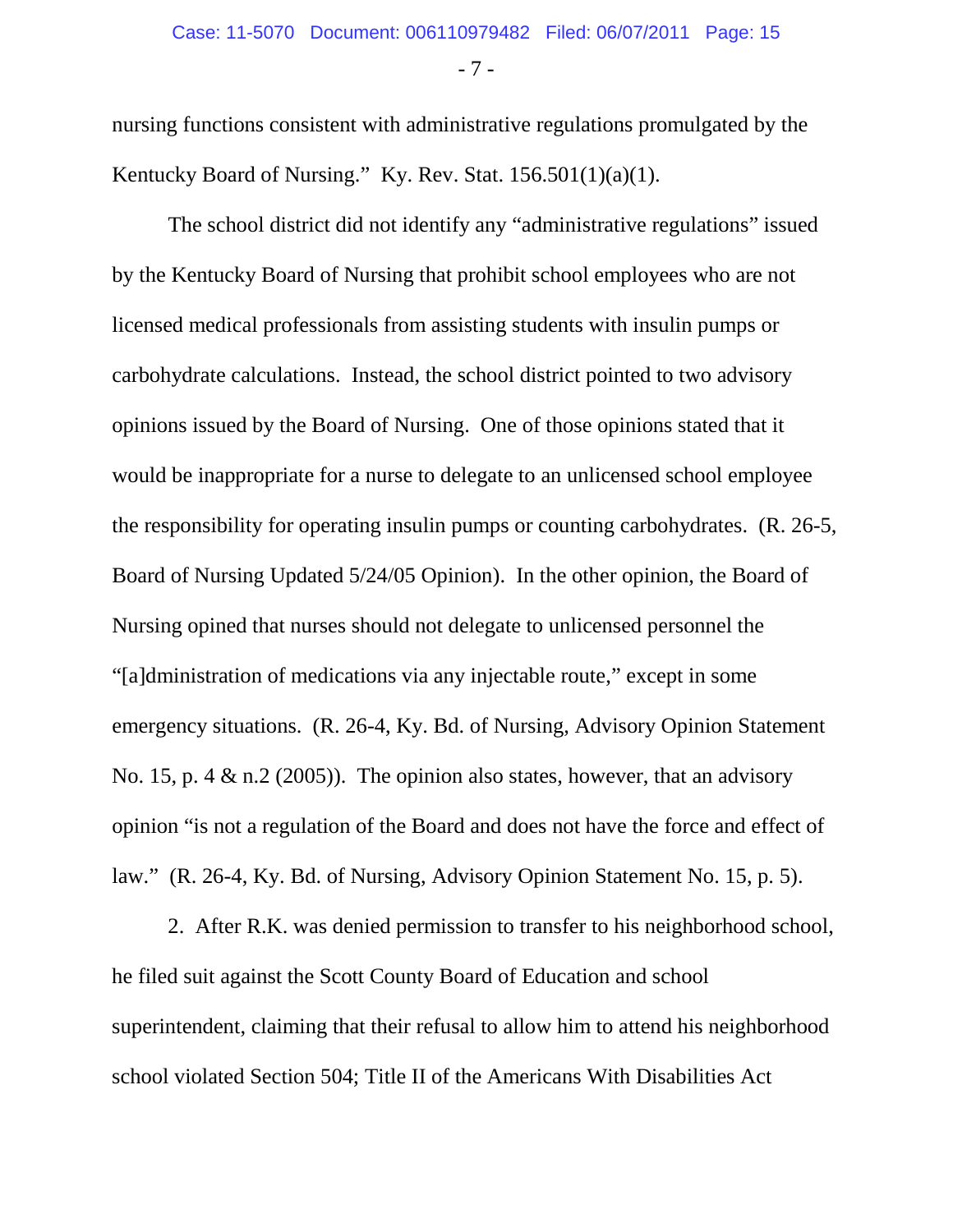- 8 -

(ADA), 42 U.S.C. 12131 *et seq.*; and other statutes. (R. 1, Complaint, pp. 4-7). As relevant here, R.K. alleged that defendants had violated his right to a FAPE under Section 504 and the Department of Education's Section 504 regulations. (R. 1, Complaint, pp. 4, 7; R. 18, Pls.' Resp. to Defs.' Mem. in Opp. to Mot. for Injunctive Relief, p. 3 (citing federal FAPE regulations at 34 C.F.R. 104.33)). He did *not* bring a claim under the Individuals with Disabilities Education Act (IDEA), 20 U.S.C. 1400 *et seq.*, which requires states that receive federal IDEA funds to assure that children with disabilities receive special education services designed to meet the student's individual learning needs. 20 U.S.C. 1412(a)(1)  $\&$ (5).

3. The district court granted defendants' motion for summary judgment. (R. 39, Opinion). At the outset, the court rejected defendants' argument that R.K. was required to exhaust administrative remedies under the IDEA. (R. 39, Opinion, pp. 5-9). In reaching this conclusion, the court explained that "Plaintiff's claims are not related to the way that Defendants provide an education to the Child. Rather, he complains of constitutional and statutory violations independent of the IDEA." (R. 39, Opinion, p. 9).

But the court rejected plaintiff's Section 504 and ADA claims, asserting that R.K. had not alleged his non-neighborhood school was "insufficient to provide an adequate education." (R. 39, Opinion, p. 14). In reaching this conclusion, the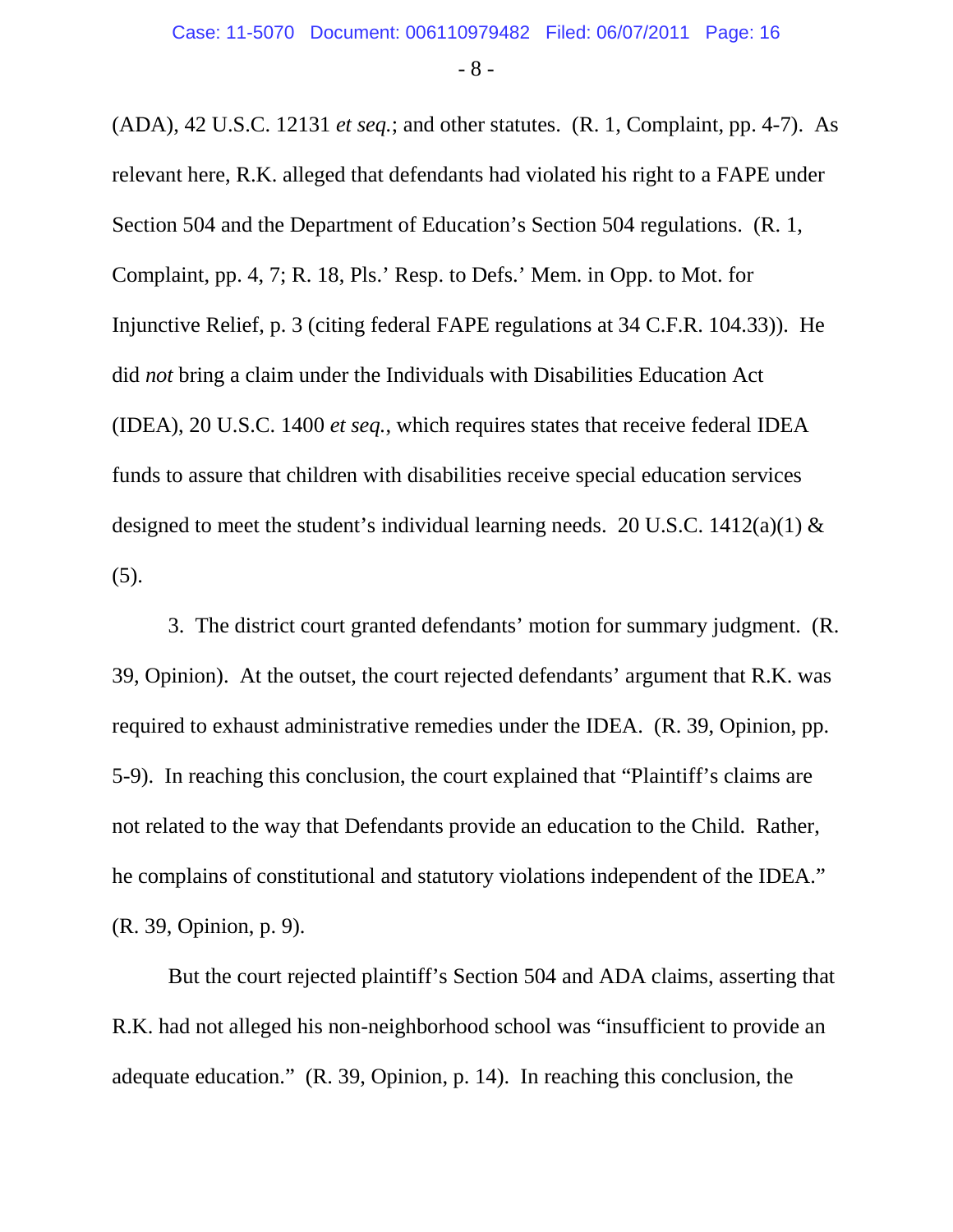- 9 -

court did not mention the Department of Education's regulations, which set forth detailed requirements that schools must meet to fulfill their Section 504 obligations to provide a FAPE to students with disabilities. See 34 C.F.R. 104.33-104.36.

With regard to R.K.'s proposal that non-nurse staff be trained to assist him with his insulin pump and carbohydrate calculations, the court suggested that the school district properly refused to do so "because of potential liability under Kentucky regulations which could be construed as prohibiting non-medical personnel from administering injections." (R. 39, Opinion, p. 14; see also R. 39, Opinion, pp. 16-17). The court did not decide, however, whether Kentucky law in fact prohibited non-medical personnel from administering insulin.

#### **SUMMARY OF ARGUMENT**

The district court did not apply the proper legal standards in evaluating R.K.'s claim that defendants violated his right to a free appropriate public education (FAPE) under Section 504 of the Rehabilitation Act. R.K. alleges that defendants did not adhere to Section 504's FAPE requirements when they decided to bar him from attending the neighborhood school he otherwise would have attended if he had no disability. The Department of Education has promulgated regulations setting forth detailed requirements that school districts must meet to comply with their FAPE obligations under Section 504, consistent with the general non-discrimination requirements under Section 504. Although the Department's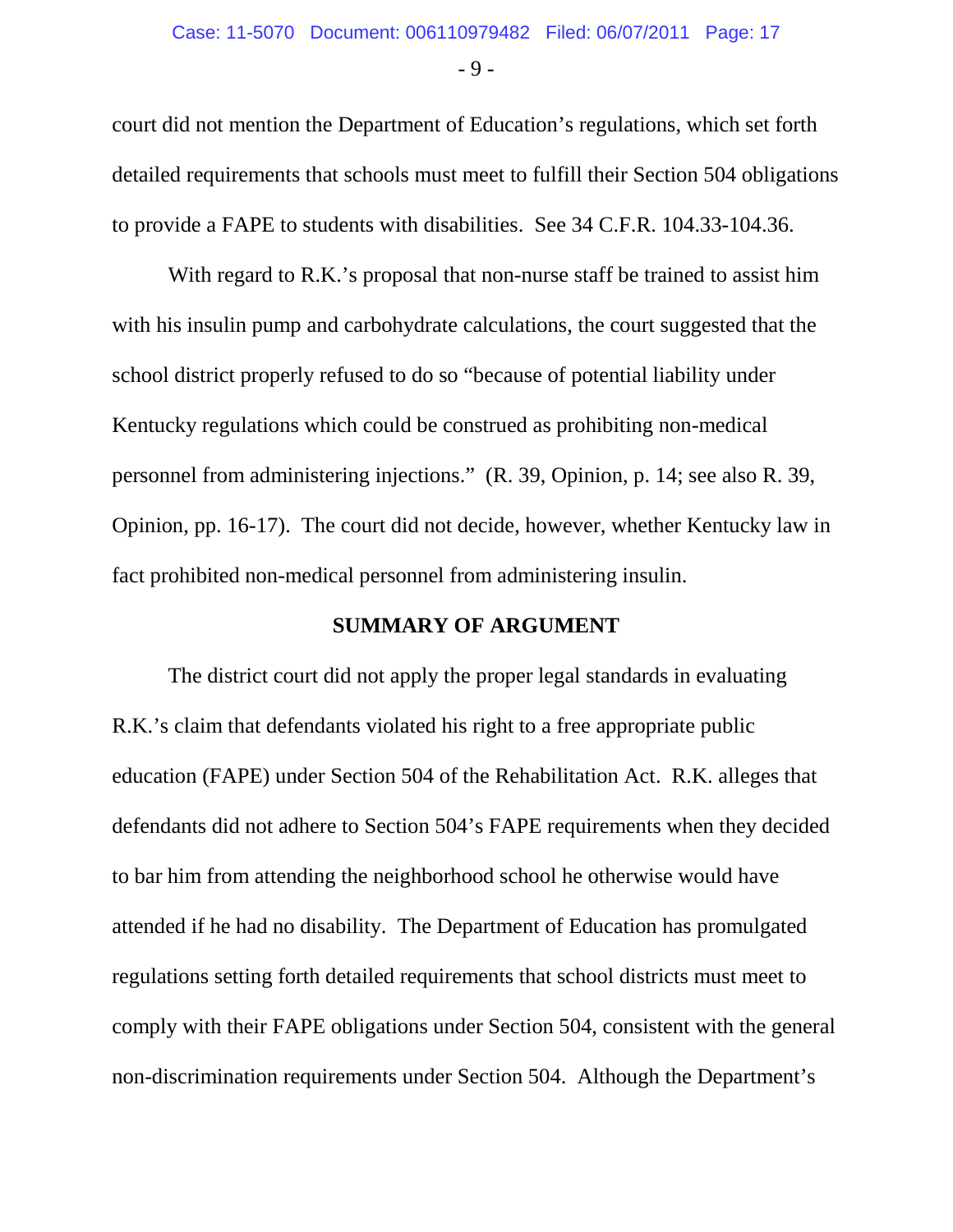$-10-$ 

Section 504 regulations require specific procedures for making placement decisions, the district court did not refer to these requirements or apply them to R.K.'s case.

As part of its Section 504 FAPE obligations, the school district was required to make an individualized, pre-placement evaluation of R.K.'s specific needs and was not permitted to base the placement decision on a blanket policy or administrative convenience. The district court should have determined whether the school district conducted such an individualized assessment before deciding where to place R.K. Specifically, in deciding whether defendants complied with the Section 504 regulations in making the placement decision, the district court must determine whether defendants properly considered his individual medical and other characteristics, and the necessity (if any) of placing him away from his neighborhood school. This case should be remanded for application of the correct legal standards set forth in the Section 504 regulations.

In addition, the court erred in suggesting that a school district could refuse to allow a trained, non-medical staff member to help R.K. with his diabetes management simply because the school district believed this might conflict with state law. Under the Supremacy Clause, federal laws barring discrimination against school children with disabilities take precedence over state law requirements to the extent that they conflict with federal obligations.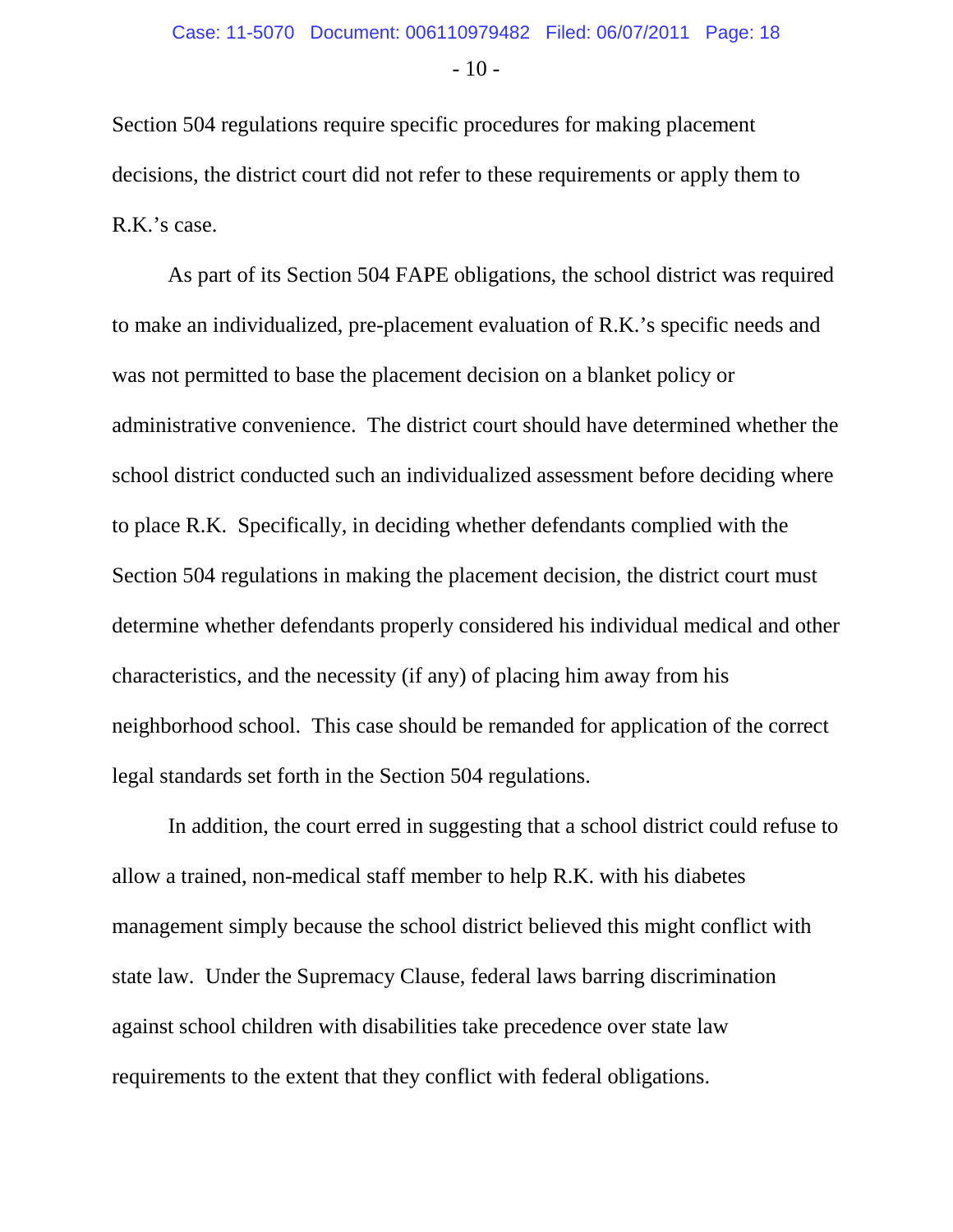- 11 -

#### **ARGUMENT**

#### **I**

#### **THE DISTRICT COURT FAILED TO APPLY THE CORRECT LEGAL STANDARDS IN ANALYZING WHETHER DEFENDANTS COMPLIED WITH SECTION 504'S FAPE AND GENERAL NON-DISCRIMINATION REQUIREMENTS**

The district court failed to apply the proper legal standards in analyzing R.K.'s claim that defendants violated his right to a FAPE under Section 504. As explained below, the Section 504 FAPE requirements are set forth in regulations promulgated by the Department of Education, see 34 C.F.R. 104.33-104.36, and are consistent with Section 504's general non-discrimination requirements, see 34 C.F.R. 104.4. But in rejecting R.K.'s Section 504 claim, the district court did not mention, much less apply, the standards that the Department of Education mandated in the Section 504 regulations.<sup>[3](#page-18-0)</sup> The district court failed to apply those standards even though R.K. stated in his pleadings that his Section 504 claim was based, in large part, on the alleged denial of a FAPE (R. 1, Complaint, pp. 4, 7), and even though he specifically invoked the Department of Education's FAPE regulations in support of that claim. (See R. 18, Pls.' Resp. to Opp'n to Mot. For

<span id="page-18-0"></span> $\overline{\phantom{a}}$  3  $3$  The district court included, in a string cite, a parenthetical explaining that "IDEA regulations indicate preference not mandate for neighborhood school unless IEP requires placement elsewhere." (R. 39, Opinion, p. 14). But the district court never mentioned, even in passing, any Section 504 regulations that apply to R.K.'s FAPE claim.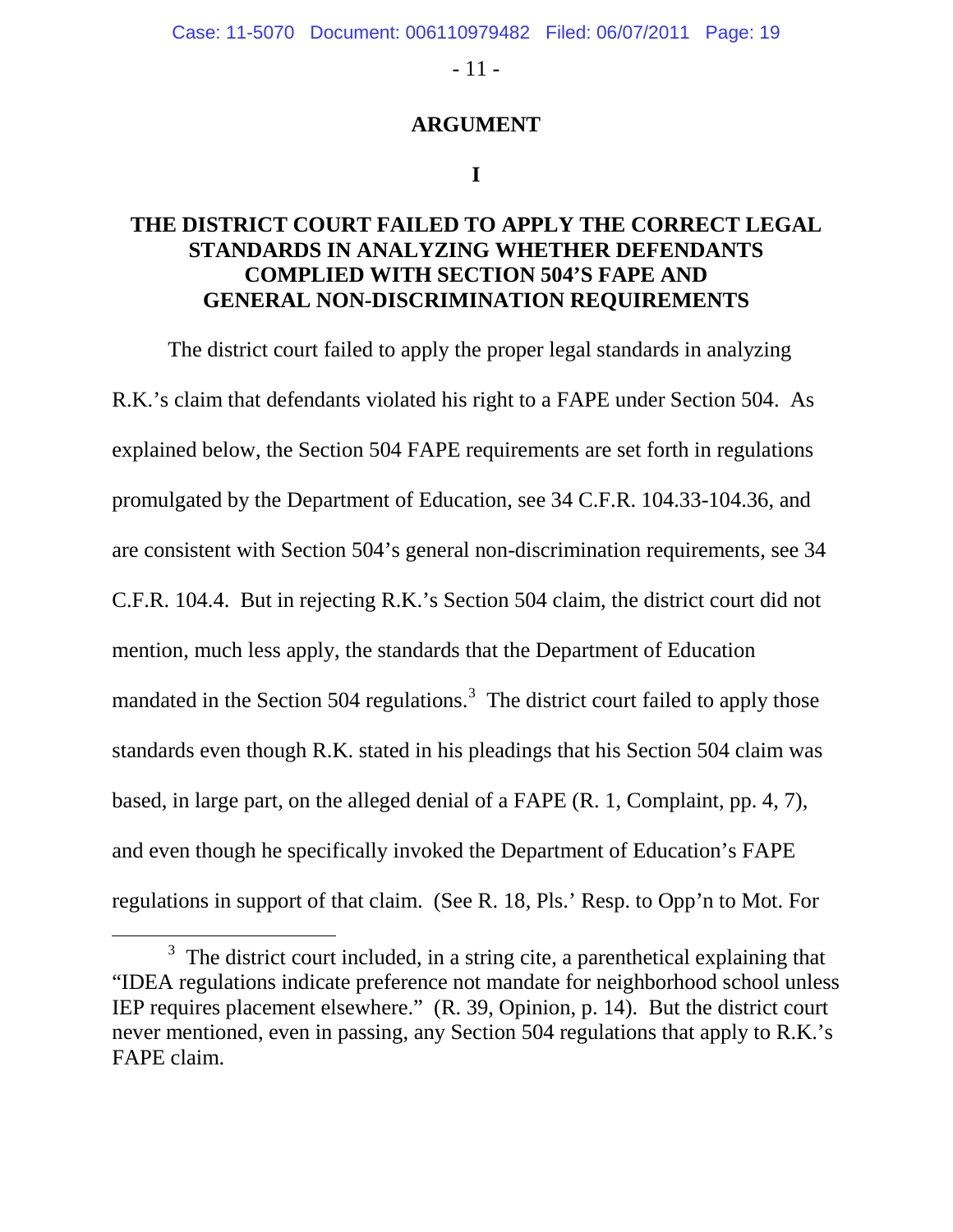- 12 -

Preliminary Injunctive Relief, p. 3 (explaining that 34 C.F.R. 104.33 provided the right to a FAPE)).<sup>[4](#page-19-0)</sup> Because the district court failed to apply the relevant legal standards governing Section 504 FAPE claims, this Court should vacate the grant of summary judgment and remand for reconsideration under the correct standards.

#### *A. Standard Of Review*

This Court reviews de novo the grant of summary judgment, including the question whether the district court applied the proper legal standard. *Merritt* v*. International Ass'n of Machinists & Aero. Workers*, 613 F.3d 609, 618 (6th Cir. 2010).

## *B. Section 504's FAPE Requirements* [5](#page-19-1)

Most students with diabetes are covered by Section 504 of the Rehabilitation Act, which provides that "[n]o otherwise qualified individual with a disability  $***$ shall, solely by reason of her or his disability, be excluded from the participation in, be denied the benefits of, or be subjected to discrimination under any program

<span id="page-19-0"></span> $\overline{4}$  $4$  Appellant also relies on the Section 504 FAPE requirements in this appeal. See Appellant's Opening Br. 16, 18-19, 32-33 & n.1.

<span id="page-19-1"></span> $<sup>5</sup>$  Although this brief focuses on the Section 504 FAPE requirements, we</sup> note that Title II of the ADA and its regulations "shall not be construed to apply a lesser standard than the standards applied under [Section 504] or the regulations issued by Federal agencies pursuant to that [statute]." 28 C.F.R. 35.103(a); see also 42 U.S.C. 12134(b). Thus, the protections of Title II can be greater, but not less, than the rights provided by the Section 504 regulations. This brief does not address all of the mandates that Section 504 and Title II impose in the education context.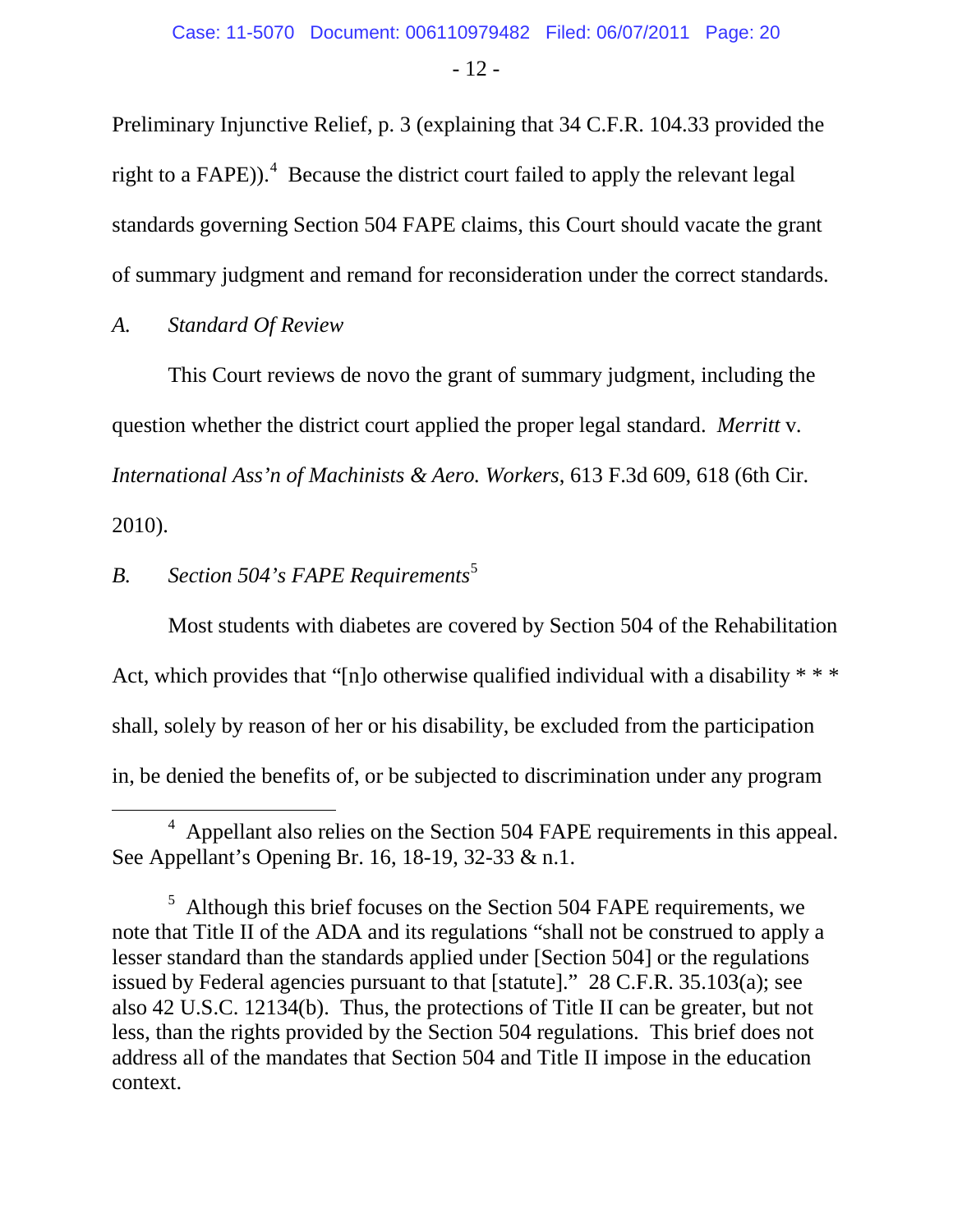- 13 -

or activity receiving Federal financial assistance."  $29 \text{ U.S.C. } 794(a)$ . The term "program or activity" includes "all of the operations" of a school system. 29 U.S.C. 794(b)(2)(B).

A person with diabetes will virtually always be an "individual with a disability" under Section 504. Congress has mandated that the ADA's definition of disability also apply to Section 504. See 29 U.S.C. 705(9)(B), 705(20)(B) (applying that definition to Subchapter V of the Rehabilitation Act, which includes Section 504). Under the ADA and Section 504, "disability" includes "a physical or mental impairment that substantially limits one or more major life activities of [an] individual." 42 U.S.C. 12102(1)(A); accord 34 C.F.R. 104.3(j)(1) (same definition in Department of Education's Section 504 regulations). Diabetes is an impairment under the ADA, 28 C.F.R. 35.104, and, hence, also under Section 504. In the ADA Amendments Act of 2008, Pub. L. No. 110-325, 122 Stat. 3555, Congress clarified that a "major life activity" includes, *inter alia*, "the operation of a major bodily function, including but not limited to, functions of the immune system, normal cell growth, digestive, bowel, bladder, neurological, brain, respiratory, circulatory, endocrine, and reproductive functions." 42 U.S.C. 12102(2)(B). Diabetes adversely affects the operation of major bodily functions, including the

<span id="page-20-0"></span> <sup>6</sup>  $6$  Most people with diabetes are also protected by the ADA. See 28 C.F.R. 35.104.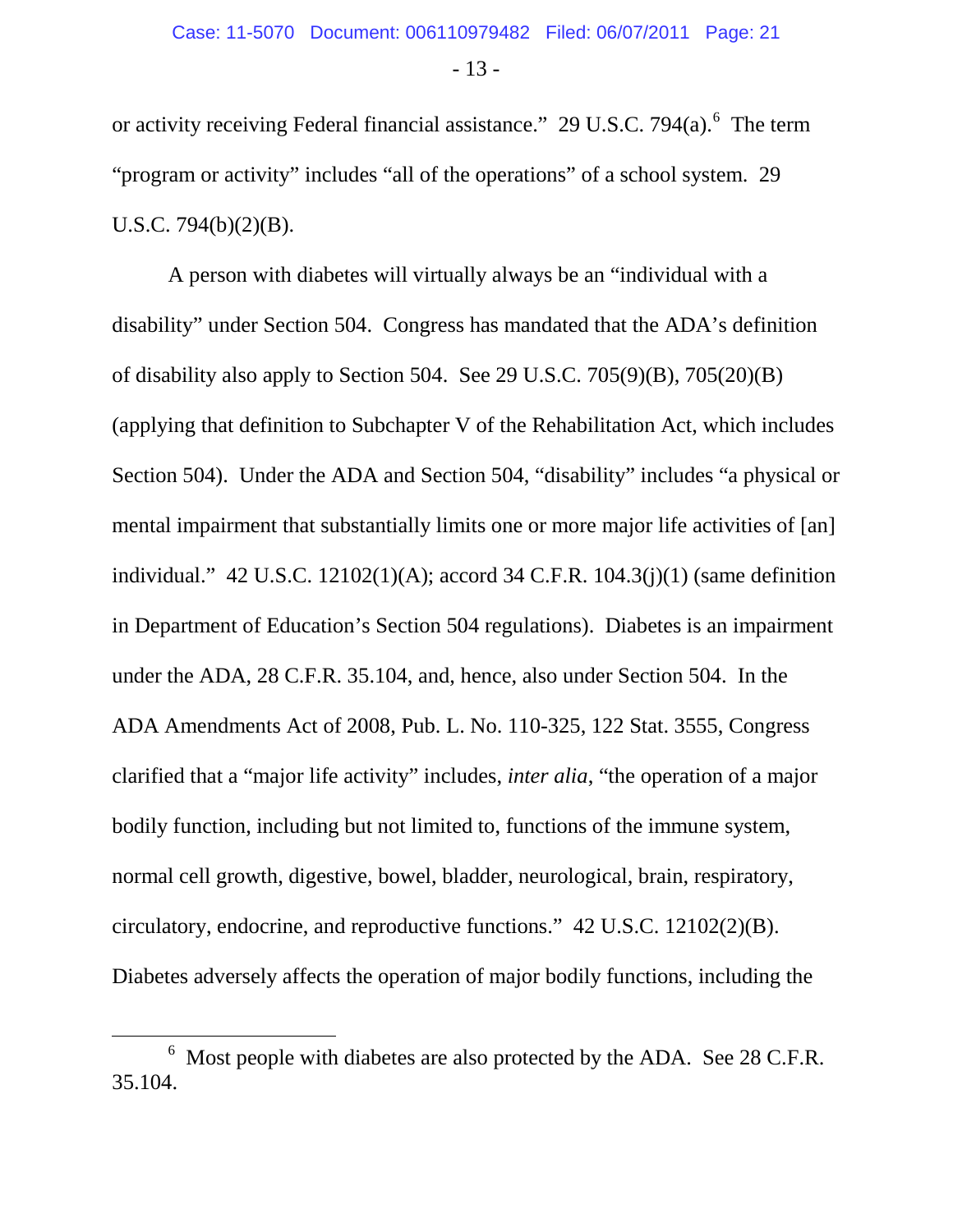- 14 -

digestive and endocrine systems. See *Rohr* v. *Salt River Project Agric. Imp. & Power Dist.*, 555 F.3d 850, 858 (9th Cir. 2009) (explaining that diabetes "affects the digestive, hemic and endocrine systems").

The United States Department of Education has promulgated regulations interpreting Section 504 in the education context. See 34 C.F.R. Pt. 104. "The obligation to comply with [those regulations] is not obviated or alleviated by the existence of any state or local law or other requirement that, on the basis of handicap, imposes prohibitions or limits upon the eligibility of qualified handicapped persons to receive services." 34 C.F.R. 104.10(a).

Those regulations include general non-discrimination requirements applicable to all entities that receive federal funding from the Department of Education. See 34 C.F.R. 104.4. The general provisions make clear that, among other things, covered entities may not "[p]rovide different or separate aid, benefits, or services to handicapped persons or to any class of handicapped persons unless such action is necessary" to provide those persons "with aid, benefits, or services that are as effective as those provided to others." 34 C.F.R. 104.4(b)(iv).

In addition to these general non-discrimination provisions, the Department of Education's Section 504 regulations include requirements that apply specifically to public elementary and secondary schools. See 34 C.F.R. 104.31-104.38. Under the regulations, such schools are required to provide a "free appropriate public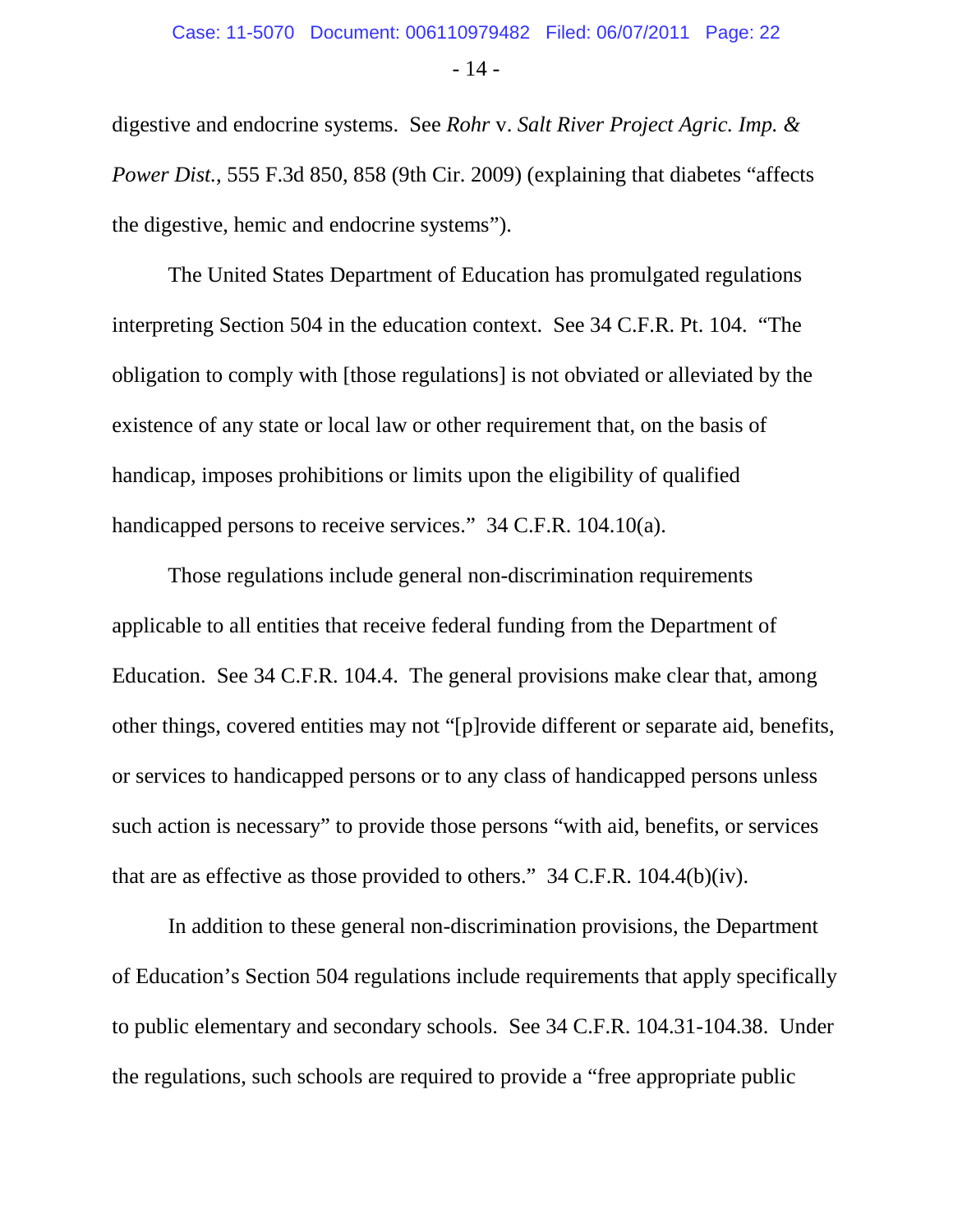- 15 -

education" (FAPE) to students with disabilities "regardless of the nature or severity" of the students' disabilities. 34 C.F.R. 104.33(a); see also *Smith* v. *Robinson*, 468 U.S. 992, 1016-1017 (1984) (discussing FAPE requirement under Section 504 regulations).<sup>[7](#page-22-0)</sup> These Section 504 regulations define FAPE to include "the provision of regular or special education and related aids and services" that are "designed to meet individual educational needs of handicapped persons as adequately as the needs of nonhandicapped persons are met." 34 C.F.R. 104.33(b)(1). Such "educational and related services" must be provided "without cost to the handicapped person or to his or her parents or guardian" (except for fees also imposed on nondisabled students and their parents). 34 C.F.R. 104.33(c)(1). For those students who have a Section 504 plan requiring insulin doses during the school day, insulin administration is considered one of the "related aids and services" that the school must provide as part of its FAPE obligations under the Section 504 regulations. See *Helping the Student with Diabetes Succeed* 114.

<span id="page-22-0"></span> $\overline{7}$  $\frac{7}{1}$  The IDEA also includes a FAPE requirement that applies to students with disabilities who are eligible for special education and related services. See 20 U.S.C. 1400(d)(1)(A), 1412(a)(1) & (5). Some children with diabetes are covered by the IDEA. See 34 C.F.R. 300.8(c)(9); *Helping the Student with Diabetes Succeed* 115. This Court has held that, if a plaintiff brings FAPE claims under both the IDEA and Section 504, a failure to prove a violation of IDEA's FAPE requirements necessarily requires rejection of the plaintiff's Section 504 FAPE claims. See *N.L.* v*. Knox Cnty. Schs.*, 315 F.3d 688, 695-696 (6th Cir. 2003). *N.L.*'s holding is inapposite here because, as the district court recognized, R.K. did not allege a violation of the IDEA's FAPE requirements. (See R. 39, Opinion, pp. 5-9).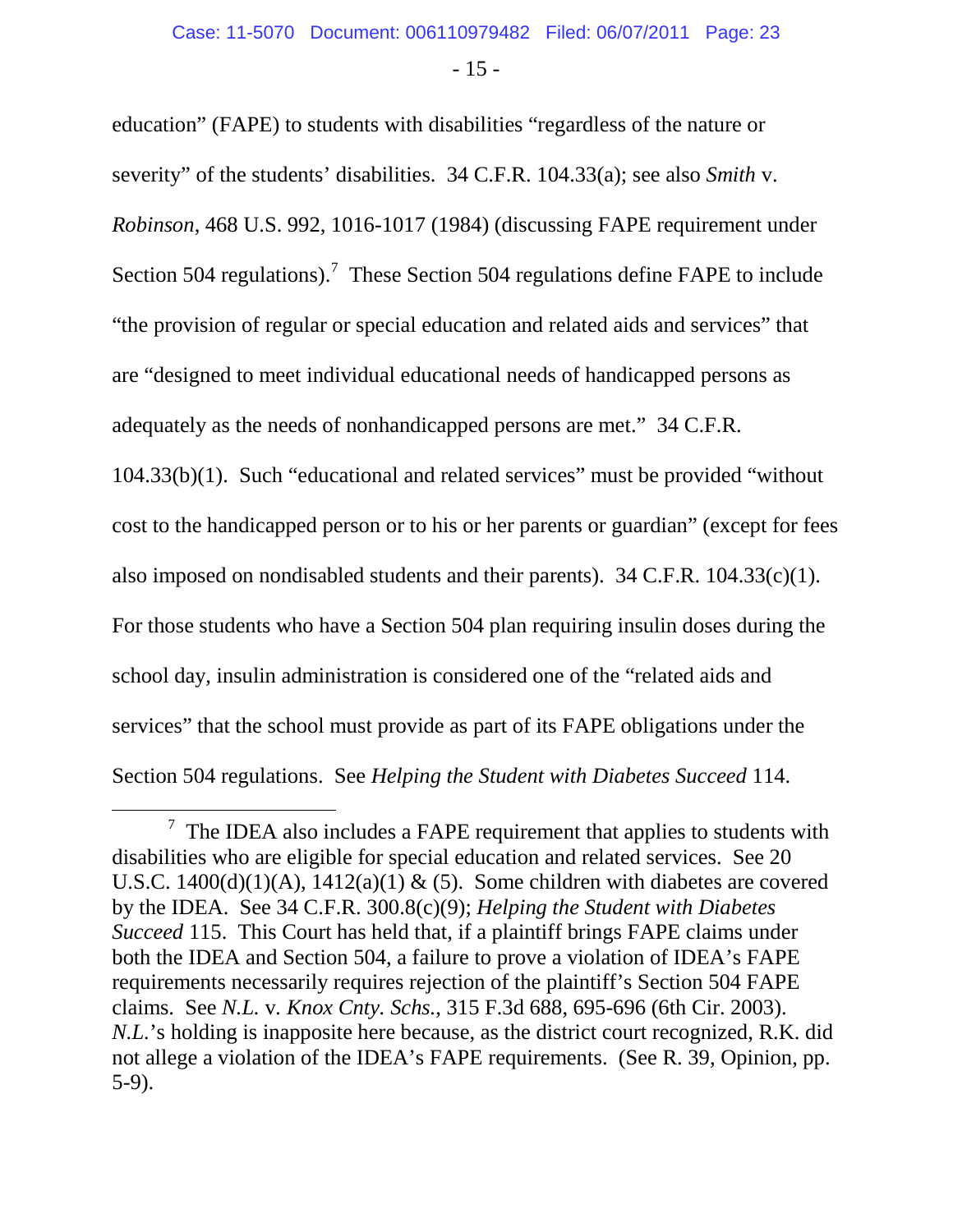- 16 -

To satisfy their FAPE obligations under Section 504, schools must adhere to the procedural requirements in 34 C.F.R. 104.34, 104.35, and 104.36. See 34 C.F.R. 104.33(b)(1). One critical procedural requirement is that a school conduct an individualized assessment of a student's needs before making a school placement decision. 34 C.F.R. 104.35. In conducting this individualized assessment, a school system must consider a variety of information, including the student's "aptitude and achievement tests, teacher recommendations, physical condition, social or cultural background, and adaptive behavior." 34 C.F.R. 104.35(c).

The school must ensure that the placement decision also complies with 34 C.F.R. 104.34, which imposes standards for selecting the appropriate educational setting for a student with a disability. That provision mandates that "[a] recipient shall place a handicapped person in the regular educational environment operated by the recipient unless it is demonstrated by the recipient that the education of the person in the regular environment with the use of supplementary aids and services cannot be achieved satisfactorily." 34 C.F.R. 104.34(a). That requirement reflects one of the core underlying principles of the regulations' general non-discrimination mandates – namely, that a funding recipient not "[p]rovide different or separate aid, benefits, or services to handicapped persons or to any class of handicapped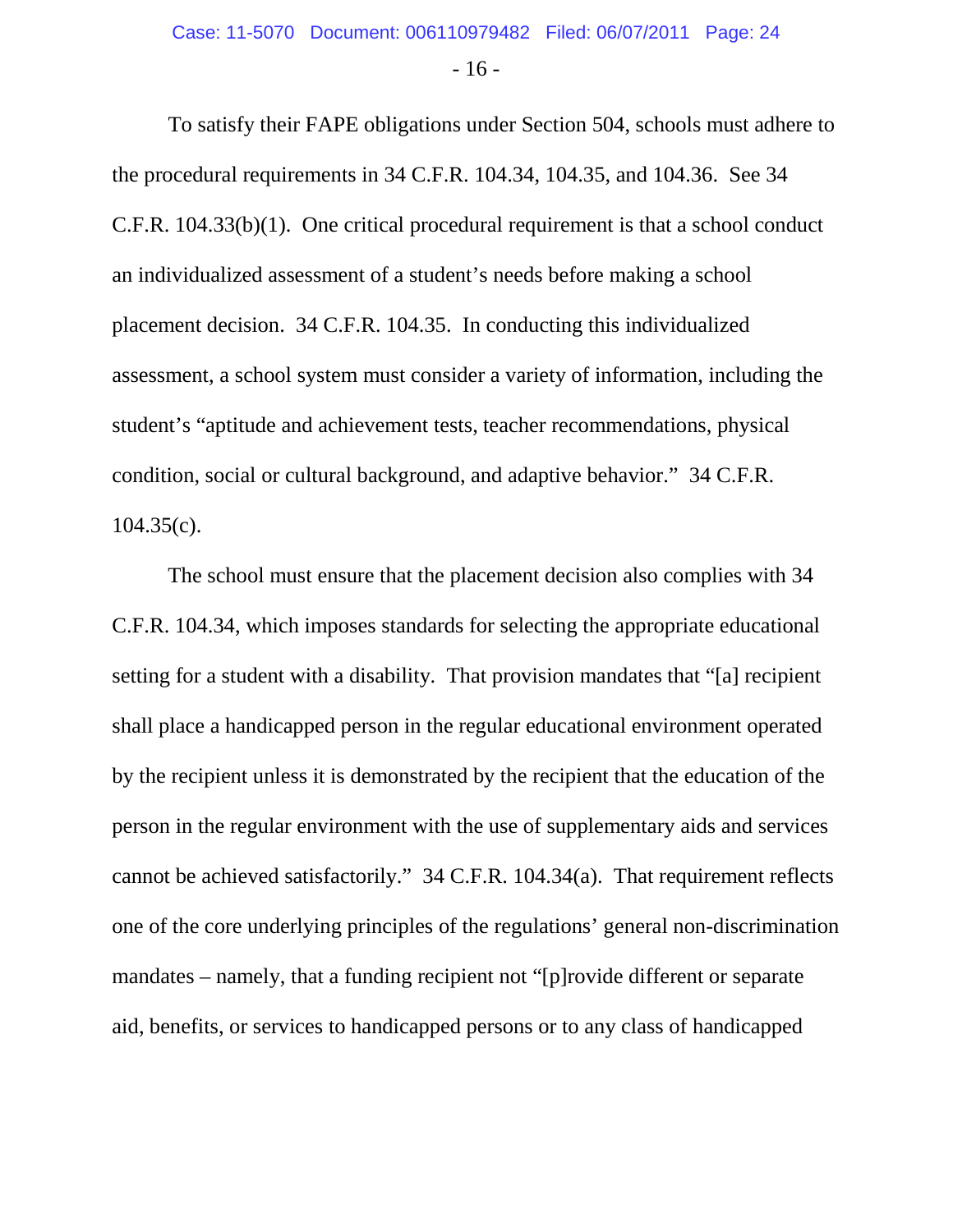- 17 -

persons unless such action is *necessary*." 34 C.F.R. 104.4(b)(iv) (emphasis

added); see p. 14, *supra*.

- *C. The District Court Improperly Ignored The FAPE Standards And The General Non-discrimination Requirements Imposed By The Department Of Education's Section 504 Regulations*
	- *1. The District Court Failed To Determine (1) Whether Defendants Based The Placement Decision On An Individualized Assessment Of R.K.'s Specific Needs, And (2) Whether Denying Him Admission To His Neighborhood School Was Truly Necessary*

As previously explained, the Section 504 FAPE regulations require schools to conduct an individualized assessment of a student's needs before making a school placement decision. 34 C.F.R. 104.35(a); see also 34 C.F.R. Pt. 104, App. A, Subpt. D, No. 25 at 409 (2010) ("Section 104.35(a) requires \* \* \* an individual evaluation" of a student's needs). When making this individualized assessment, the school must consider a variety of factors, including the particular student's test scores, teacher recommendations, physical condition, social or cultural background, and adaptive behavior. 34 C.F.R. 104.35(c)(1).

In interpreting the Section 504 FAPE regulations, the Department of Education has emphasized that "the needs of the handicapped person are determinative as to proper placement." 34 C.F.R. Pt. 104, App. A, Subpt. D, No. 24 at 408. Accordingly, the Department has made clear that "[t]he overriding rule regarding placement is that placement decisions must be made on an individual basis," and that such decisions "may not be based on category of disability, the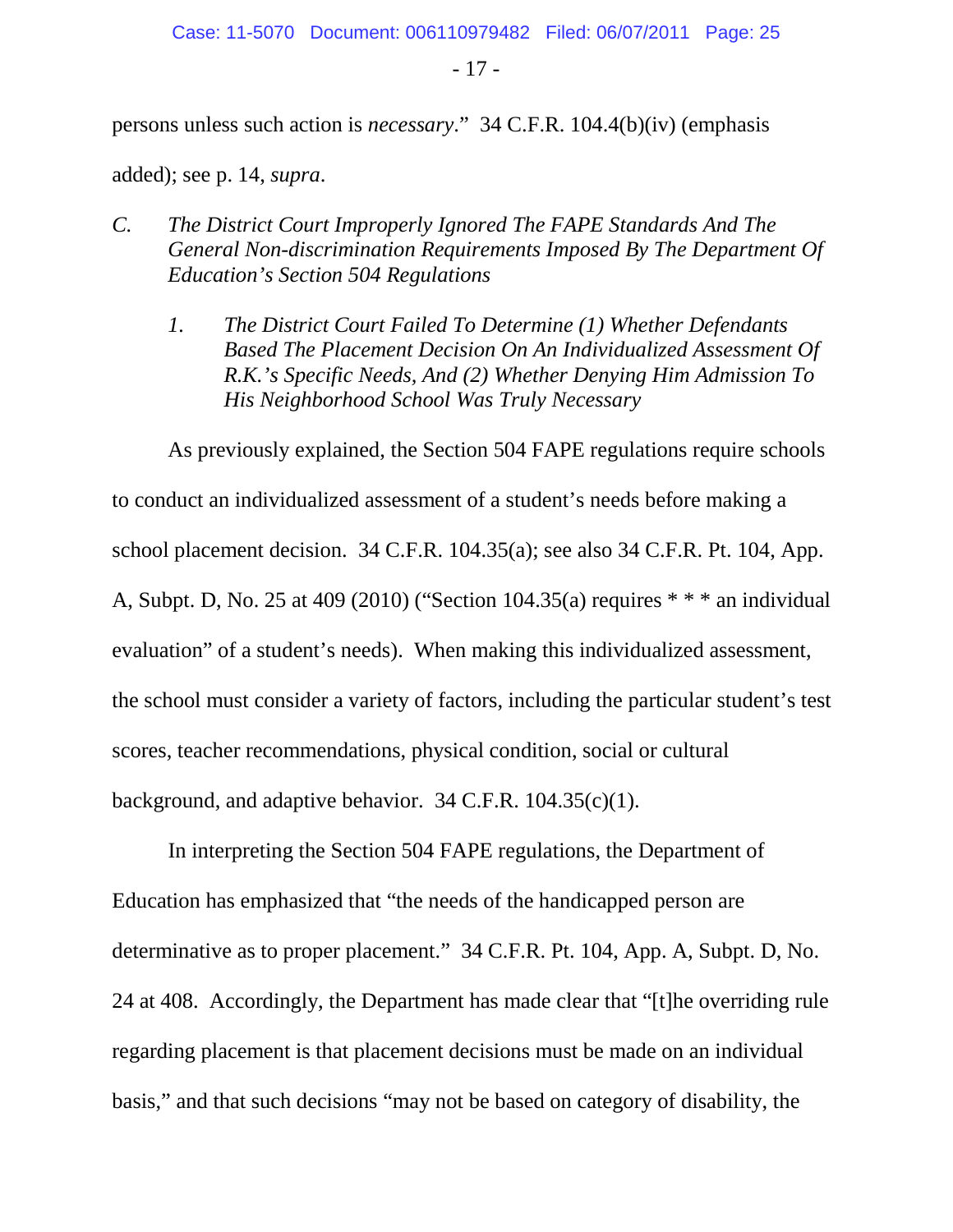- 18 -

configuration of the delivery system, the availability of educational or related services, availability of space, or administrative convenience." 57 Fed. Reg. 49,274, 49,275 (Oct. 30, 1992) (interpreting both Section 504 regulations and IDEA). The Department of Education's interpretation of its regulations is entitled to deference. See *Auer* v. *Robbins*, 519 U.S. 452, 463 (1997); *Wolf Creek Collieries* v. *Robinson*, 872 F.2d 1264, 1268 (6th Cir. 1989).

In making this individualized determination, a school district must bear in mind one of the key non-discrimination principles underlying the Section 504 regulations  $-i.e.,$  that a funding recipient may not provide "different or separate" services to persons with disabilities unless doing so is "necessary" to provide them with services "that are as effective as those provided to others." 34 C.F.R. 104.4(b)(iv) (emphasis added). The Department of Education has construed this regulation to mean that, although different or separate services may be justified in some instances, "the provision of *unnecessarily* separate or different services is discriminatory." 34 C.F.R. Pt. 104, App. A, Subpt. A, No. 6 at 401 (emphasis added).

In granting summary judgment, the district court did not determine whether the school district based R.K.'s placement on an individualized assessment of *his* needs. Nor did the court decide whether barring R.K. from attending his neighborhood school with his siblings and friends was truly necessary to provide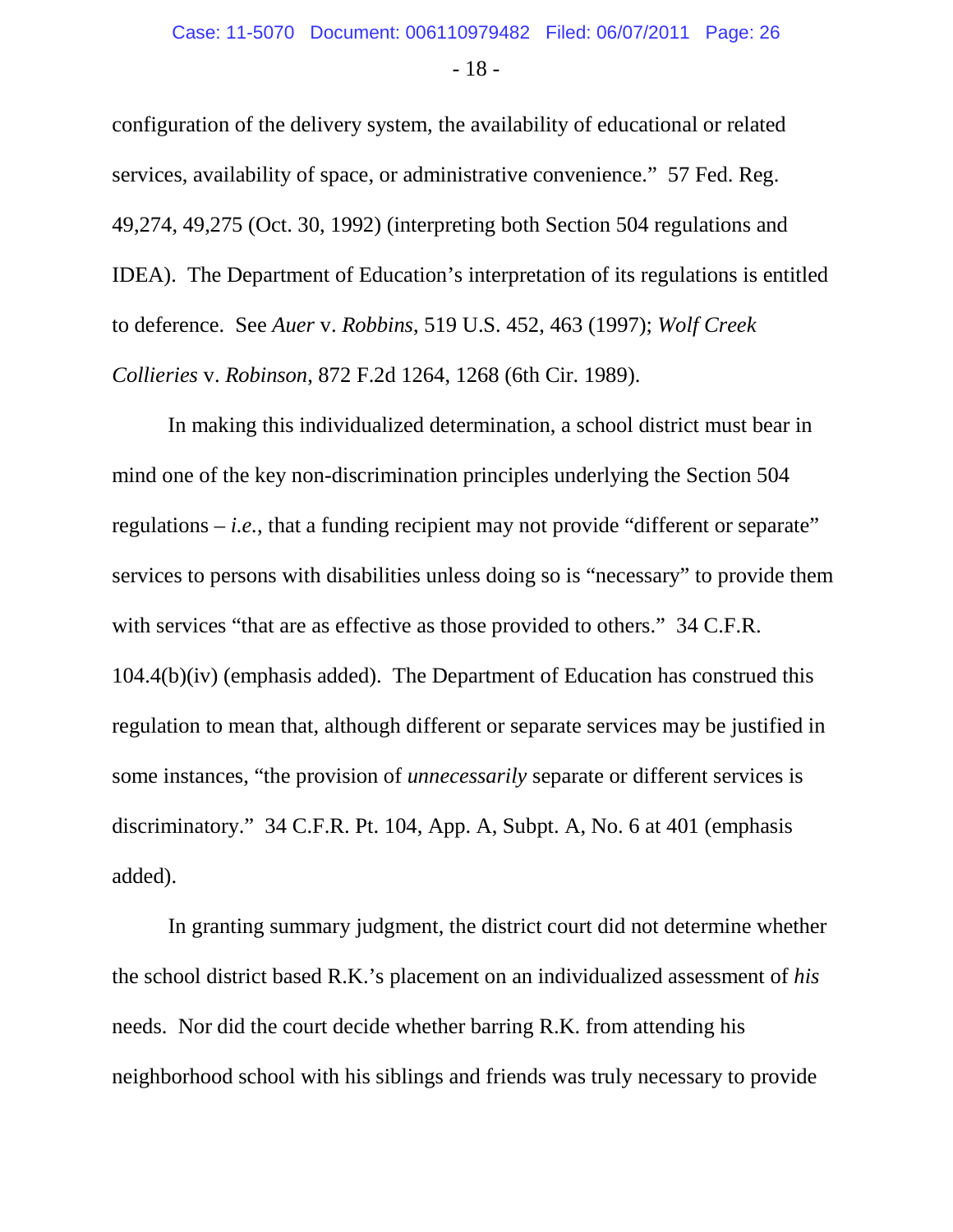- 19 -

him effective services. Notably, the court did not determine whether a lay person could adequately provide R.K. the assistance he needed with insulin administration or whether only a nurse or physician could safely and effectively provide such assistance.

On remand, the district court should assess whether the school district conducted an appropriate inquiry into R.K.'s specific needs or, instead, simply applied a blanket policy that children needing assistance with insulin administration must attend one of two schools with a nurse. Because "the needs of the [student] are determinative as to proper placement," 34 C.F.R. Pt. 104, App. A, Subpt. D, No. 24 at 408, a categorical rule is not an appropriate ground for a placement decision under the Section 504 FAPE regulations, see 57 Fed. Reg. 49,274, 49,275 (Oct. 30, 1992).

In considering whether the school district adequately assessed R.K.'s individual needs, the court should take into account the possibility that the nurse assigned to R.K.'s current school could be absent or occupied with assisting another student when R.K. needs help, or may be unavailable to go on field trips or attend after-school activities with  $R.K<sup>8</sup>$  $R.K<sup>8</sup>$  $R.K<sup>8</sup>$ . Thus, the school district's blanket ban on

<span id="page-26-0"></span> <sup>8</sup> <sup>8</sup> Non-academic services, including health services, and extracurricular services and activities are also part of a recipient's education program, and students with disabilities must be afforded an equal opportunity to participate in those (continued . . . )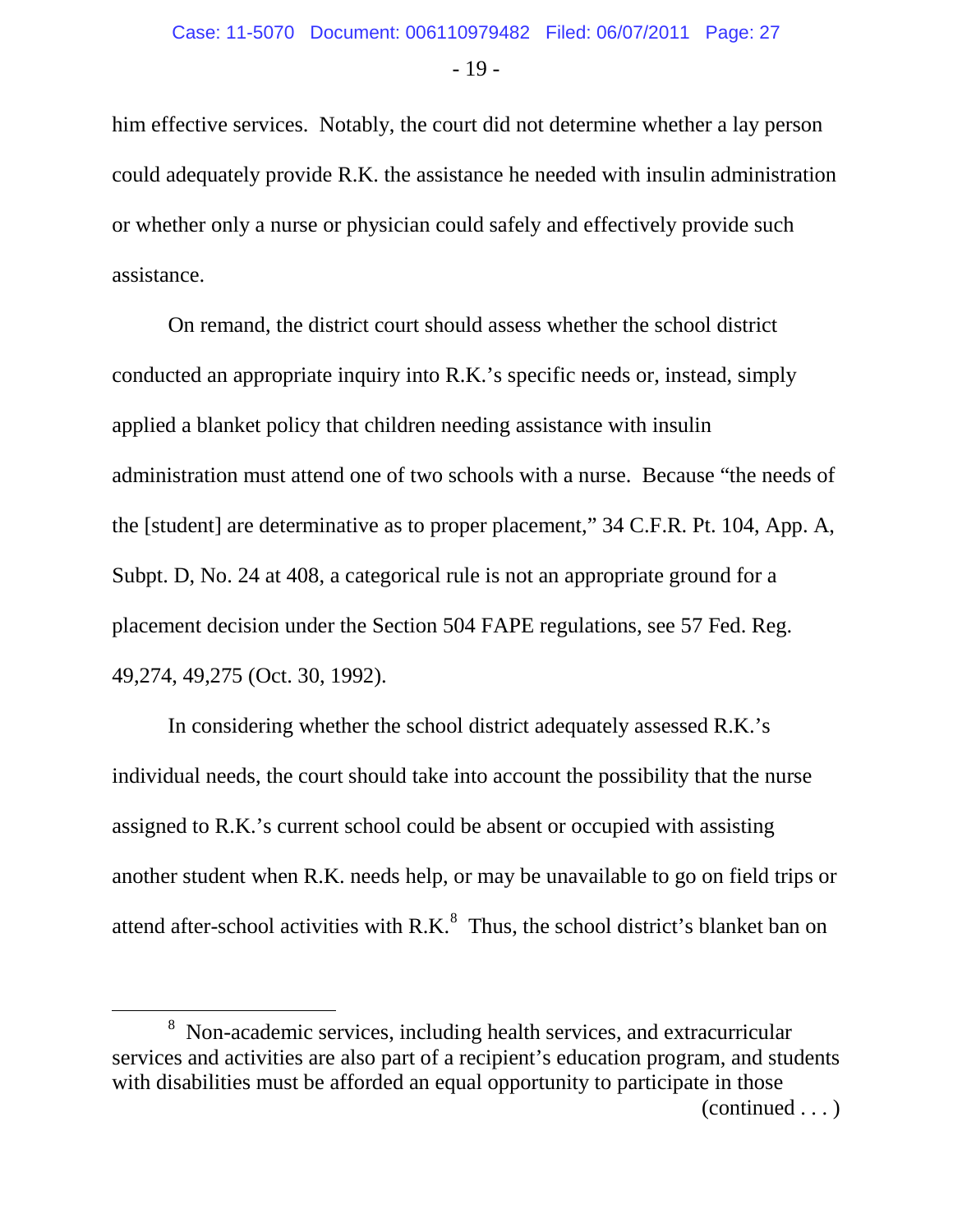$-20-$ 

allowing non-nurse employees to assist with insulin administration may interfere with its ability to provide R.K. the "related aids and services," 34 C.F.R. 104.33(b)(1), that it must offer as part of its FAPE obligations under the Section 504 regulations. See p. 15, *supra*. The blanket ban, if enforced during field trips or after-school events when no nurse is available, might also conflict with the school district's obligation to "provide non-academic and extracurricular services and activities in such manner as is necessary to afford handicapped students an equal opportunity for participation in such services and activities." 34 C.F.R. 104.37(a). See also *Helping the Student with Diabetes Succeed* 16 (noting children with diabetes need supervision during field trips and similar activities and recommending that additional personnel be trained to provide routine and emergency care).

*2. The District Inappropriately Assumed That The Location Of R.K.'s Placement Was Irrelevant In Deciding Whether Defendants Met Their Obligations Under Section 504*

In determining where to educate a student with a disability who, like R.K., needs assistance with diabetes care, a school district must ensure that its placement deliberations are consistent with the general non-discrimination provisions of the Department of Education's Section 504 regulations. 34 C.F.R. 104.4. Under these

 $\overline{a}$ 

<sup>( . . .</sup> continued)

services. See 34 C.F.R. 104.37(a); see also 34 C.F.R. Pt. 104, App. A, Subpt. D., No. 26 at 410.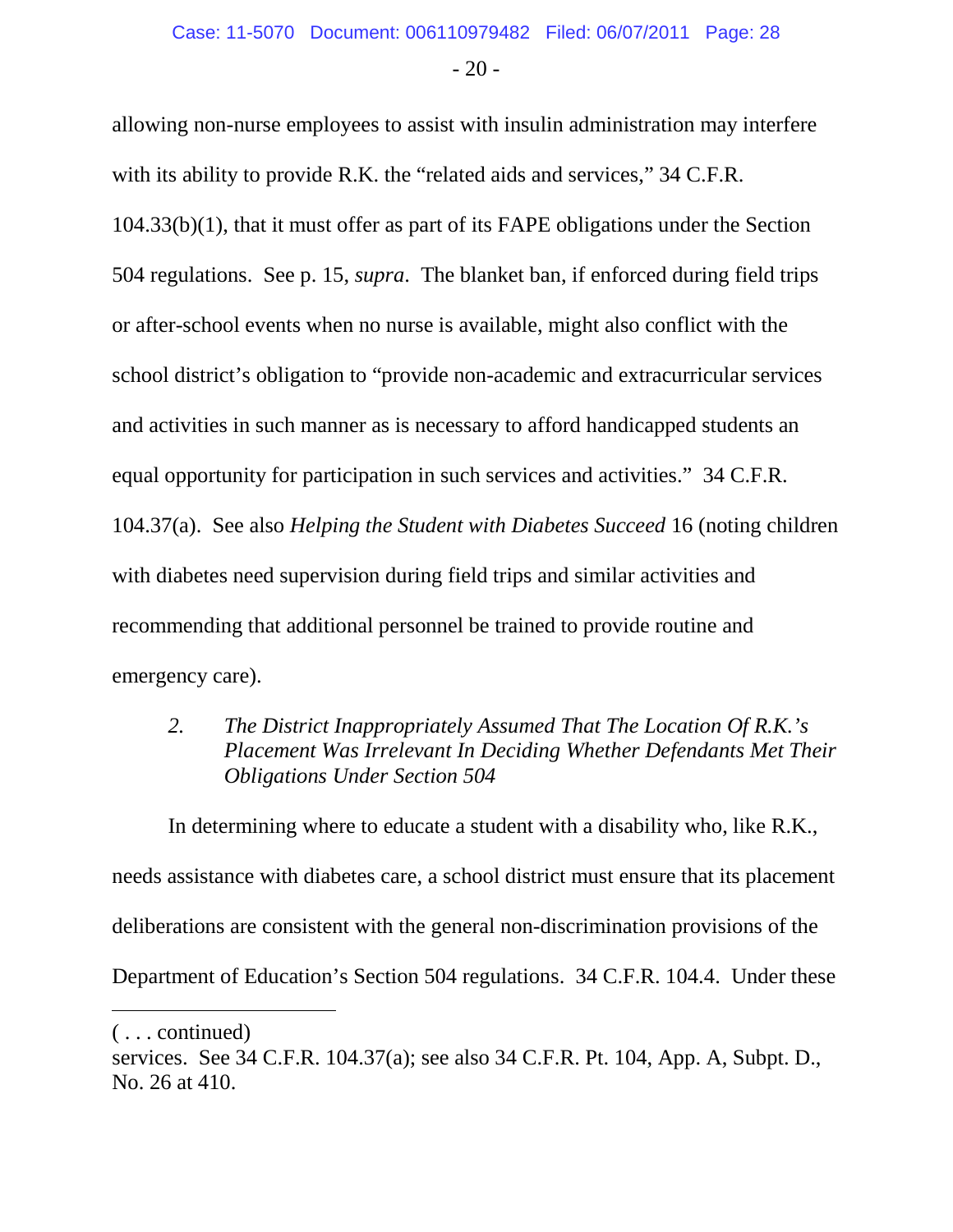- 21 -

regulations, a person with a disability shall not on the basis of disability "be excluded from participation in, be denied the benefits of, or otherwise be subjected to discrimination under any program or activity which receives Federal financial assistance." 34 C.F.R. 104.4(a). Among other things, recipients must provide persons with disabilities an equal opportunity to participate in or benefit from recipients' educational programs and activities. 34 C.F.R. 104.4(b)(1)(ii). The regulations permit recipients to provide different or separate aids, benefits, or services to persons with disabilities only when doing so is necessary to provide such aids, benefits, or services that are as effective as those the recipients provide to persons without disabilities. 34 C.F.R. 104.4(b)(iv).

In this case, the determination of what constitutes the appropriate placement for R.K. must include consideration of where he would be assigned if he did not have a disability, consistent with the Section 504 regulations' general nondiscrimination requirements. That is, unless the school district can demonstrate that it is necessary to assign this student to a different school (*i.e.*, a different school is needed in order to provide the student aids, benefits, or services that are as effective as the aids, benefits, or services provided to students without disabilities), this student should be assigned to the school he would attend if he did not have a disability.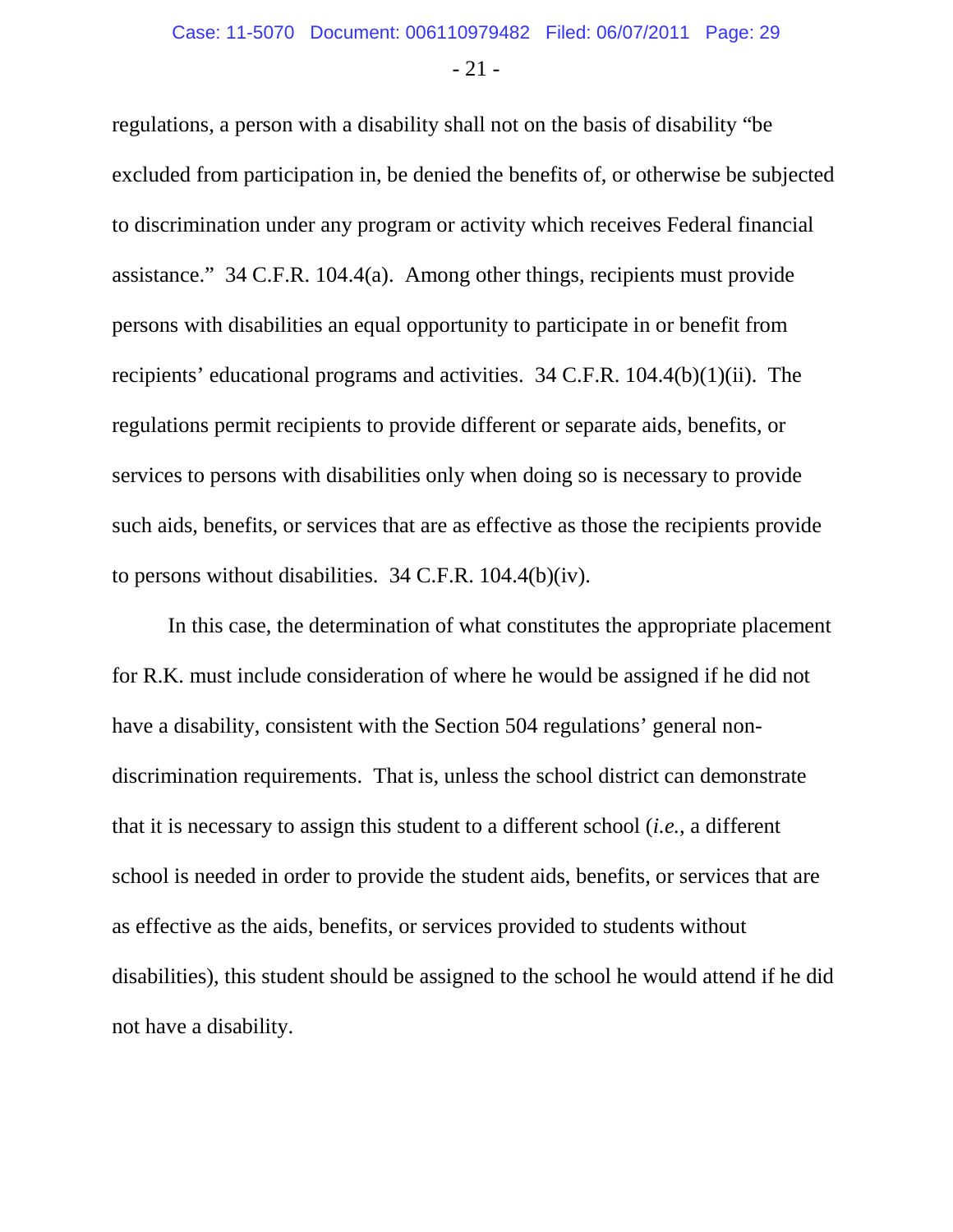The district court ignored the Department of Education's Section 504 regulations and seemed to assume that, as long as R.K. receives an adequate education, the location of his placement is irrelevant to whether the school district has complied with its Section 504 obligations. (See R. 39, Opinion, pp. 4, 14-15). The court thus did not consider whether the school district had engaged in the required individualized assessment to determine whether R.K.'s needs could have been met in the school that he would have attended but for his disability. Instead of applying the relevant Section 504 regulations, the district court cited this Court's observation in *McLaughlin* v. *Holt Public School Board of Education*, 320 F.3d 663, 670 n.2 (6th Cir. 2003), that placement in a neighborhood school is not an "absolute right" under the IDEA. (R. 39, Opinion, p. 14). But while placement in a neighborhood school is not an absolute right under either the IDEA (which does not apply to this case) or Section 504 (which does), recipients are prohibited from discriminating on the basis of disability in providing services in the regular educational environment, including school assignments.

Because the district court failed to consider whether, under the Department of Education's Section 504 regulations, R.K. could have been educated in his neighborhood school with supplementary aids and services, a remand is in order. On remand, the court should determine whether the school district adequately considered whether R.K. could have been provided the supplementary aids and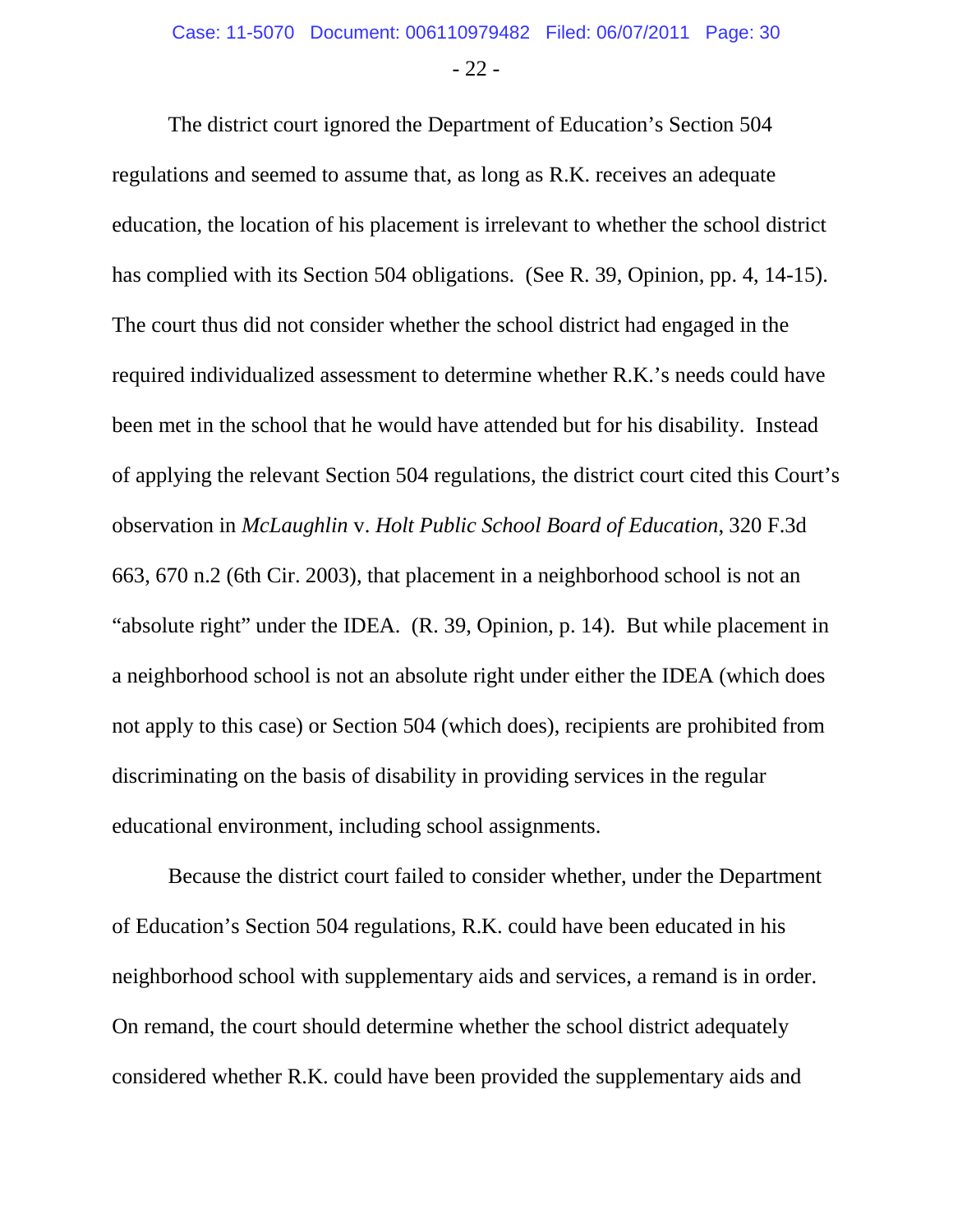- 23 -

services that he needs at the school he would attend but for his disability. The court should determine if the school district demonstrated that its placement of R.K. in a school to which he would not otherwise be assigned was necessary to provide him aids, benefits, or services as effective as the aids, benefits, or services provided to students without disabilities in the same attendance zone.

**II**

#### **UNDER THE SUPREMACY CLAUSE, A SCHOOL DISTRICT MAY NOT AVOID ITS OBLIGATIONS UNDER FEDERAL LAW EVEN IF COMPLIANCE MIGHT VIOLATE STATE LAW**

The district court further erred in denying R.K.'s FAPE claim based on defendants' purported fears of liability under state law. In rejecting R.K.'s claim that the school district should have allowed a trained lay person to assist him with insulin administration at his neighborhood school, the court cited "potential liability under Kentucky regulations which could be construed as prohibiting nonmedical personnel from administering injections." (R. 39, Opinion, p. 14; see also R. 39, Opinion, pp. 16-17 (asserting that defendants declined to train a lay person "because of the viable concerns for cost and liability")). Contrary to the district court's ruling, a school district may not rely on state law to avoid its federal obligations. [9](#page-30-0)

<span id="page-30-0"></span> $\overline{9}$  $<sup>9</sup>$  That is not to say that state law is irrelevant. State law may be pertinent,</sup> for example, in deciding which of two equally effective changes a local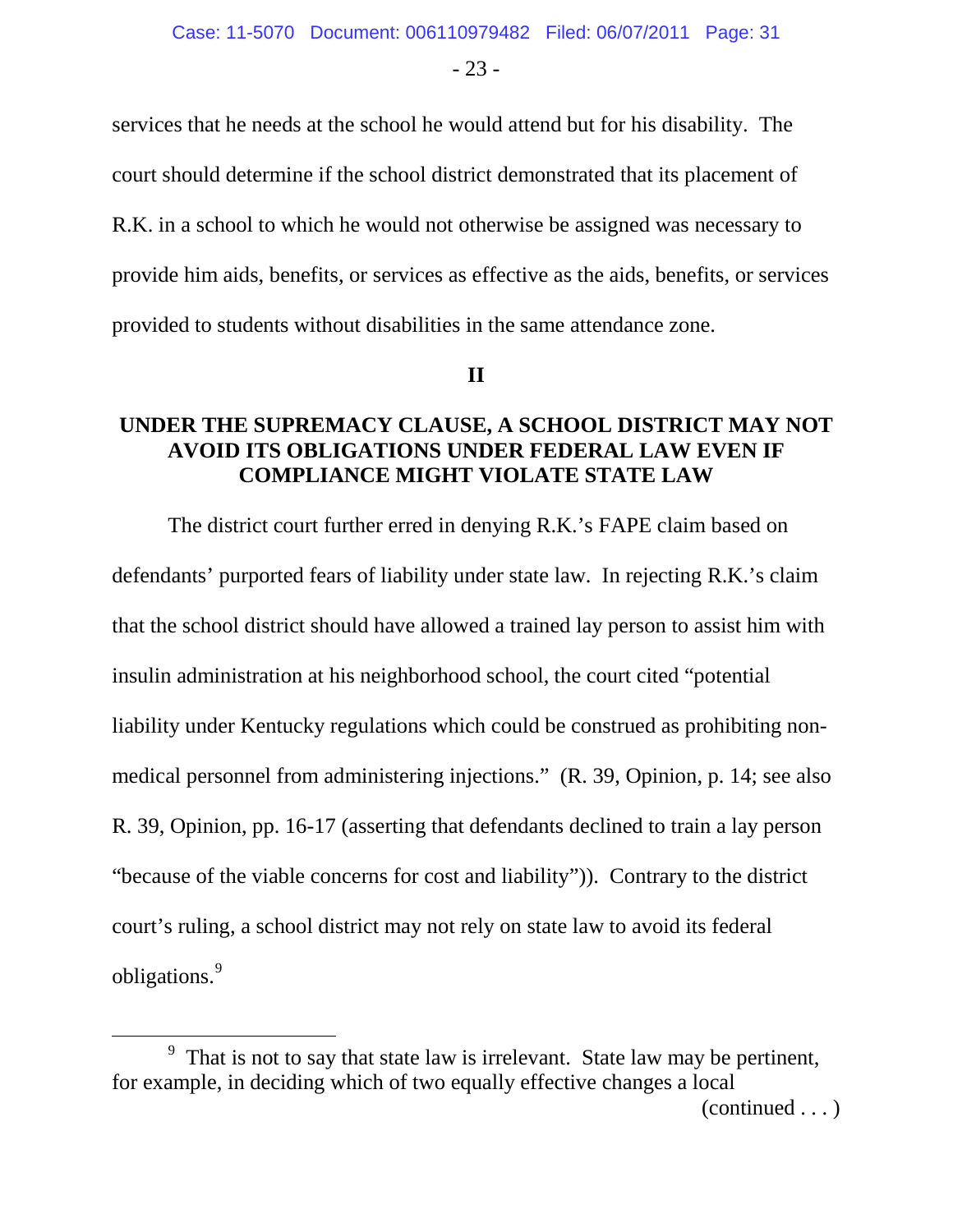- 24 -

Even if Kentucky law barred a lay person from administering insulin in

public schools, such a state law requirement must yield to federal obligations.<sup>[10](#page-31-0)</sup>

Under the Supremacy Clause, state law must give way to the extent it "conflicts

with federal law." *Crosby* v. *National Foreign Trade Council*, 530 U.S. 363, 378-

 $\overline{a}$ 

<span id="page-31-0"></span>10 The district court did not decide whether Kentucky law *actually* prohibited the school district from allowing non-nurses to assist R.K. with his insulin pump and carbohydrate monitoring. Although the United States takes no position on the proper interpretation of Kentucky law, we note that the district court seems to have overlooked a number of factors potentially relevant to the state law question. Defendants relied on two advisory opinions of the Kentucky Board of Nursing, but those opinions are not "regulation[s]" and do "not have the force and effect of law." (R. 26-4, Ky. Bd. of Nursing, Advisory Opinion Statement No. 15, p. 5). And one of the statutes on which defendants relied authorizes physicians to delegate health-related duties to properly trained school personnel who are not medical professionals. See Ky. Rev. Stat. 156.502(2)(c). The Kentucky Board of Medical Licensure has issued an advisory opinion that would allow physicians "to delegate carbohydrate counting, insulin dose calculations, and insulin administration (injection or pump bolus)" to unlicensed school employees under Section 156.502 in appropriate circumstances. See Ky. Bd. Med. Licensure, "Board Opinion Regarding Training of and Delegation to School Employees" (Dec. 17, 2009), available at [http://www.kbml.ky.gov/board/policies.htm.](http://www.kbml.ky.gov/board/policies.htm) The district court's opinion does not discuss whether a physician, rather than a nurse, would be willing to delegate the responsibility for the insulin administration to lay persons at R.K.'s neighborhood school.

<sup>( . . .</sup> continued)

government entity is required to implement to bring itself into compliance with federal law. A defendant should be allowed to choose the option that comports with state law, so long as it is equally effective in providing equal opportunity to the person with a disability. In addition, a court can permissibly consider the policy reasons underlying a state law (for example, health and safety concerns) in determining whether federal law requires a proposed change in a defendant's policy. But if federal law would otherwise require a change in policy, a defendant cannot refuse to make the change simply because doing so would violate state law.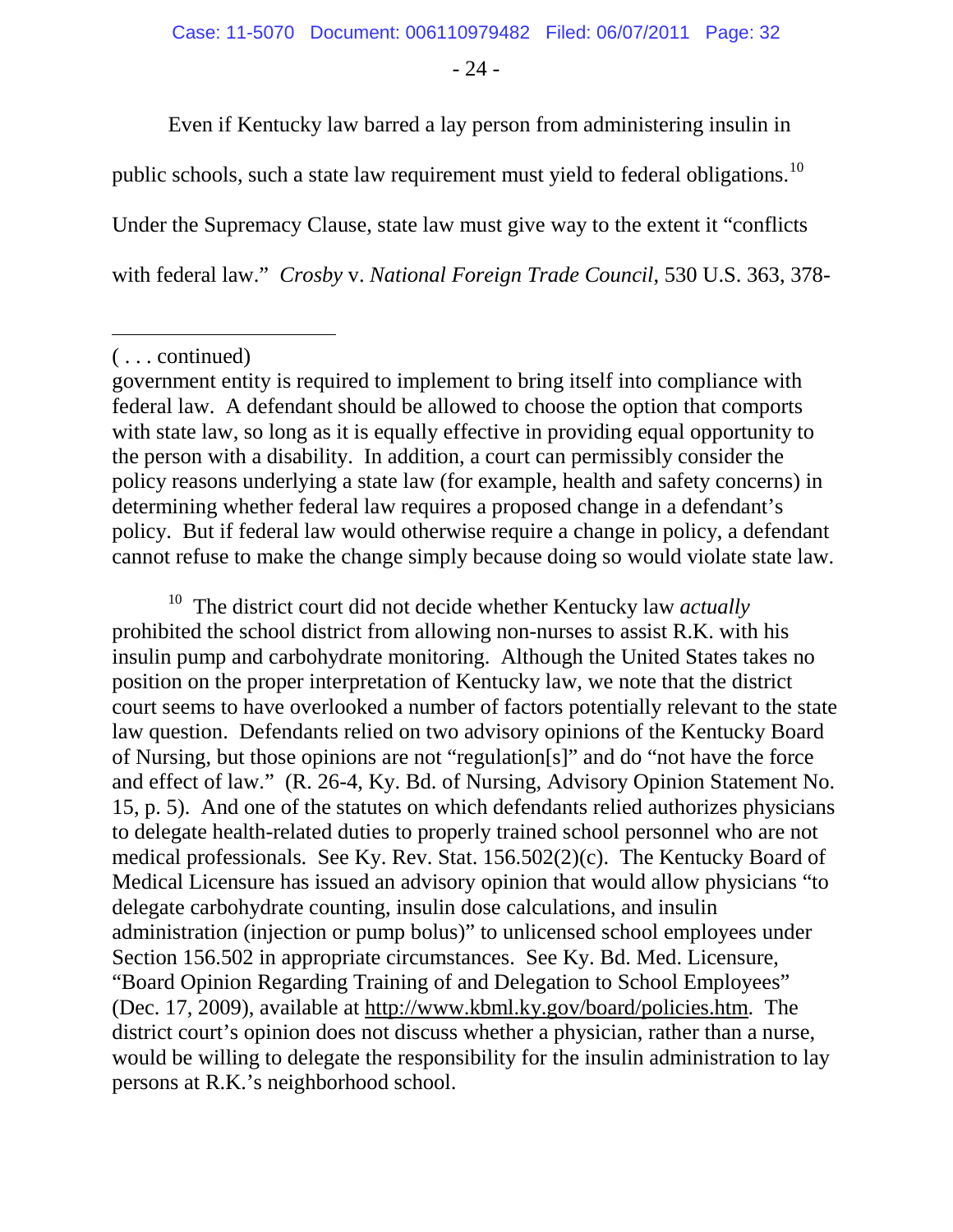- 25 -

379 (2000); see U.S. Const. Art. VI, Cl. 2. Such conflicts exist not only where "it is impossible \* \* \* to comply with both state and federal law," but also "where under the circumstances of [a] particular case, [the challenged state law] stands as an obstacle to the accomplishment and execution of the full purposes and objectives of Congress." *Crosby*, 530 U.S. at 372-373 (internal citation and quotation marks omitted). The Supreme Court has "held repeatedly that state laws can be pre-empted by federal regulations as well as by federal statutes," *Hillsborough County* v*. Automated Medical Laboratories, Inc*., 471 U.S. 707, 713 (1985), and that "[f]ederal regulations have no less pre-emptive effect than federal statutes," *Fidelity Federal Savings & Loan Ass'n* v*. de la Cuesta*, 458 U.S. 141, 153 (1982). Consistent with these preemption principles, the Department of Education's Section 504 regulations emphasize that "[t]he obligation to comply with [these regulations] is not obviated or alleviated by the existence of any state or local law or other requirement that, on the basis of handicap, imposes prohibitions or limits upon the eligibility of qualified handicapped persons to receive services." 34 C.F.R. 104.10(a).

In the context of civil rights law, the Supreme Court has long recognized that state and local governments can be required to take action to bring themselves into compliance with federal law even if state law would otherwise prohibit such action. For example, in *North Carolina State Board of Education* v. *Swann*, 402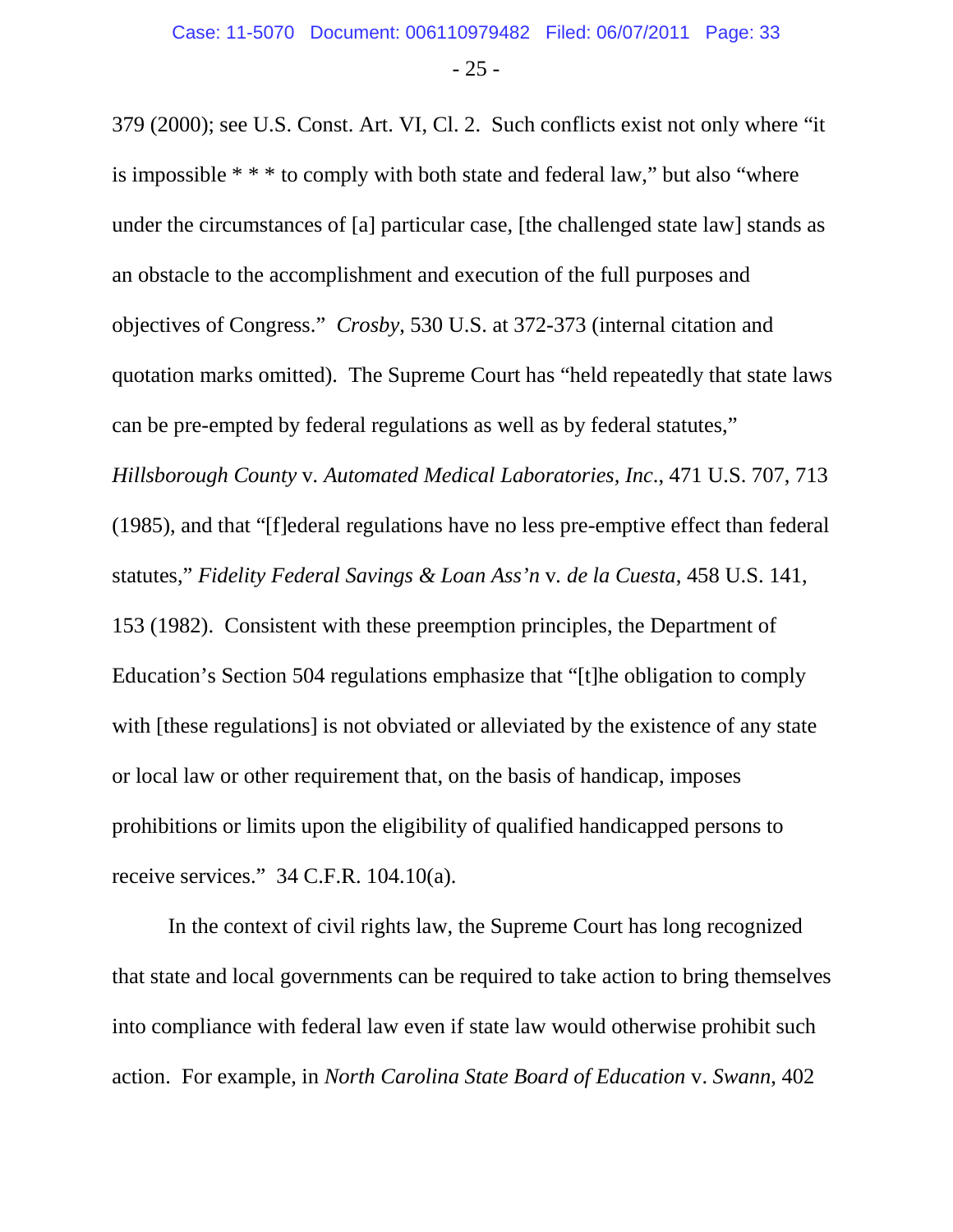- 26 -

U.S. 43, 45 (1971), the Court recognized that "if a state-imposed limitation on a school authority's discretion operates to inhibit or obstruct" federal law requirements, "it must fall." See also *Missouri* v. *Jenkins*, 495 U.S. 33, 56-57 (1990) (federal court could order a local government to take action to support a federally mandated school desegregation plan, even if doing so exceeded the locality's authority under state law); *Washington* v. *Washington State Commercial Passenger Fishing Vessel Ass'n*, 443 U.S. 658, 694-695 (state agencies could be ordered to adopt rules to implement the requirements of federal treaties even though the agencies lacked power under state law to promulgate such regulations), modified, 444 U.S. 816 (1979).

The courts of appeals have repeatedly applied these principles in holding that federal disability rights law, including Section 504, preempt state statutes to the extent they conflict with federal mandates. See *Helms* v. *McDaniel*, 657 F.2d 800, 805-806 (5th Cir. 1981) (Section 504 and IDEA preempted state laws governing hearing procedures), cert. denied, 455 U.S. 946 (1982); *Robert M.* v*. Benton*, 634 F.2d [11](#page-33-0)39, 1142 & n.11 (8th Cir. 1980) (same as to IDEA);<sup>11</sup> *Hacienda La Puente Unified Sch. Dist.* v*. Honig*, 976 F.2d 487, 492 (9th Cir. 1992) (state laws must yield to the extent they impede exercise of IDEA rights); see also

<span id="page-33-0"></span> <sup>11</sup> When *Helms* and *Robert M.* were decided, the IDEA was known as the Education for All Handicapped Children Act.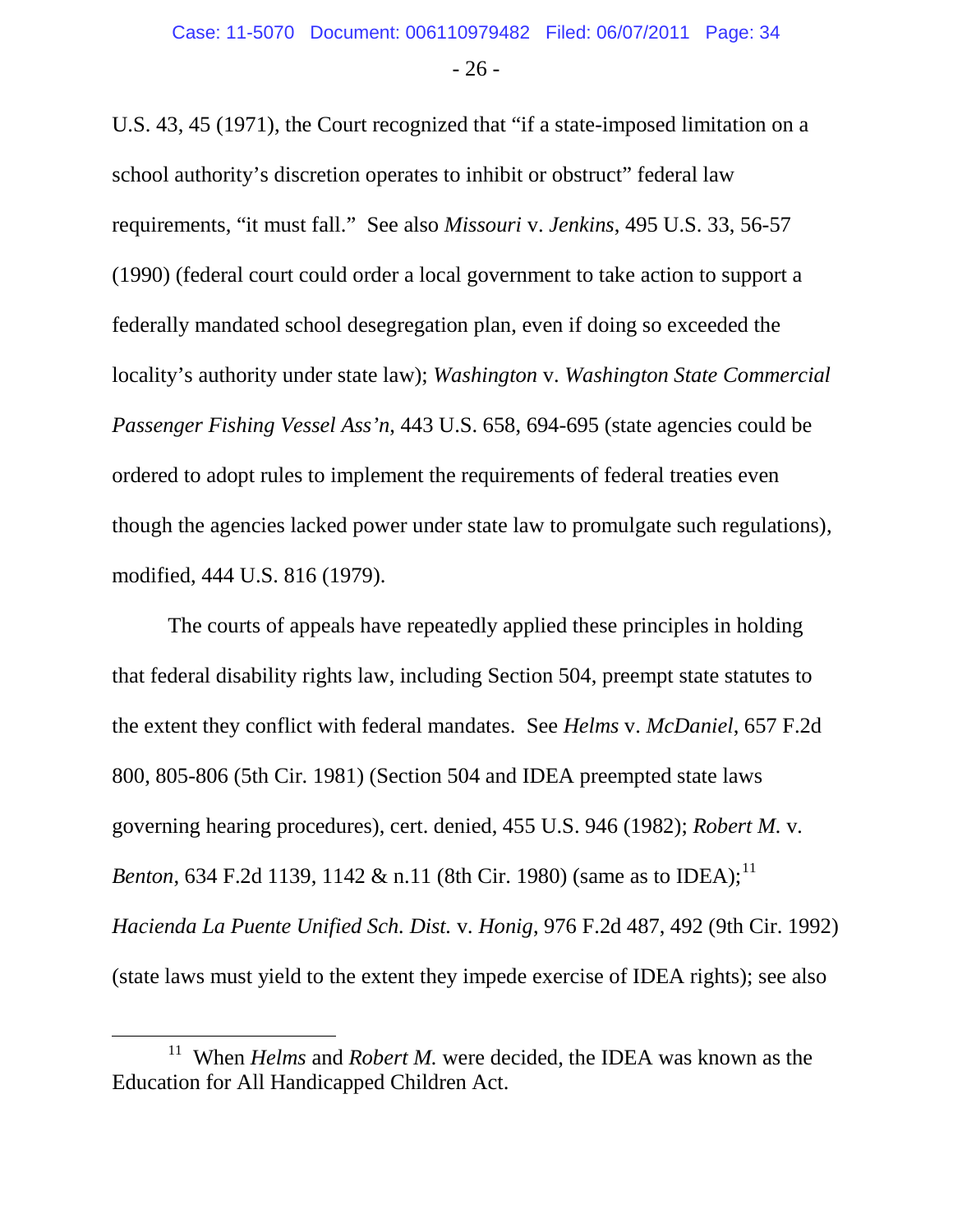- 27 -

*Astralis Condo. Ass'n* v. *HUD*, 620 F.3d 62, 69-70 (1st Cir. 2010) (defendant could not permissibly rely on Puerto Rico law to refuse to provide an accommodation required under the Fair Housing Act for a person with a disability); *Crowder* v. *Kitagawa*, 81 F.3d 1480 (9th Cir. 1996) (concluding that Hawaii's animal quarantine law, as applied to guide dogs, interfered with the state's compliance with Title II of the ADA); *Barber* v. *Colorado Dep't of Revenue*, 562 F.3d 1222, 1232-1233 (10th Cir. 2009) (emphasizing that proposed accommodation under ADA is not unreasonable simply because it might require defendants to violate state law).

As the Tenth Circuit has emphasized, "[r]eliance on state statutes to excuse non-compliance with federal laws is simply unacceptable under the Supremacy Clause." *Barber*, 562 F.3d at 1233*.* Simply put, a defendant "is duty bound not to enforce a [state] statutory provision if doing so would either cause or perpetrate unlawful discrimination" under federal law. *Astralis*, 620 F.3d at 69-70.

In this case, the district court erroneously relied on state law in accepting defendants' claims that R.K. must attend a school with a nurse. Although Section 504 and its implementing regulations require that the school make an individualized determination about R.K.'s specific needs before selecting a placement, see pp. 17-20, *supra*, the court essentially allowed the district to apply the purported state requirement as a blanket rule barring all students who need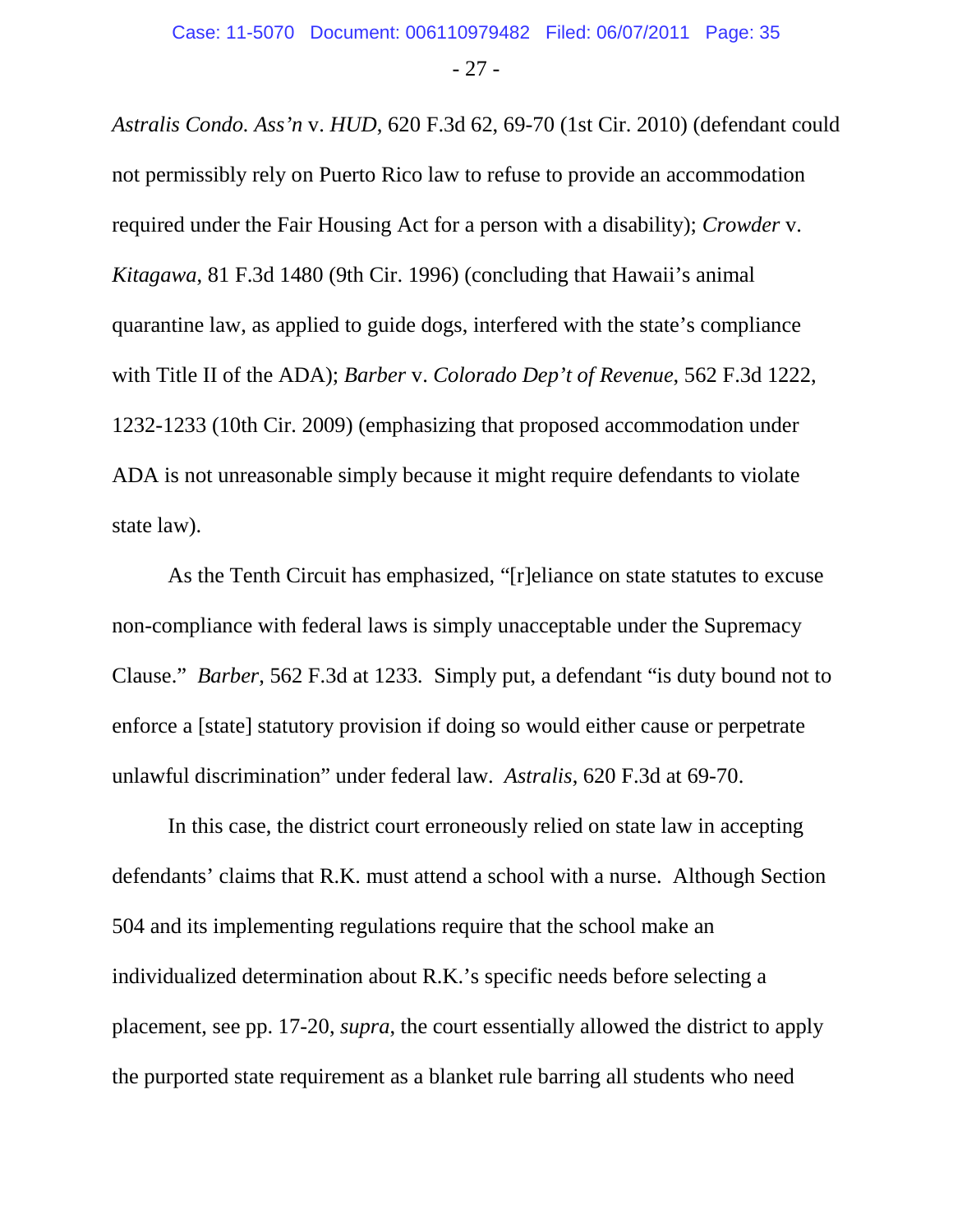- 28 -

assistance with insulin administration from attending a school without a nurse on staff. That was error. To the extent Kentucky law impedes defendants' ability to comply with their FAPE obligations under the Section 504 regulations, state law must "give way." *Swann*, 402 U.S. at 45.[12](#page-35-0)

<span id="page-35-0"></span> $12$  A finding of preemption in R.K.'s case would not require the Court to invalidate any state laws or regulations on their face, and would not prevent them from being applied in any context where they do not stand as an obstacle to the achievement of the purposes of federal law.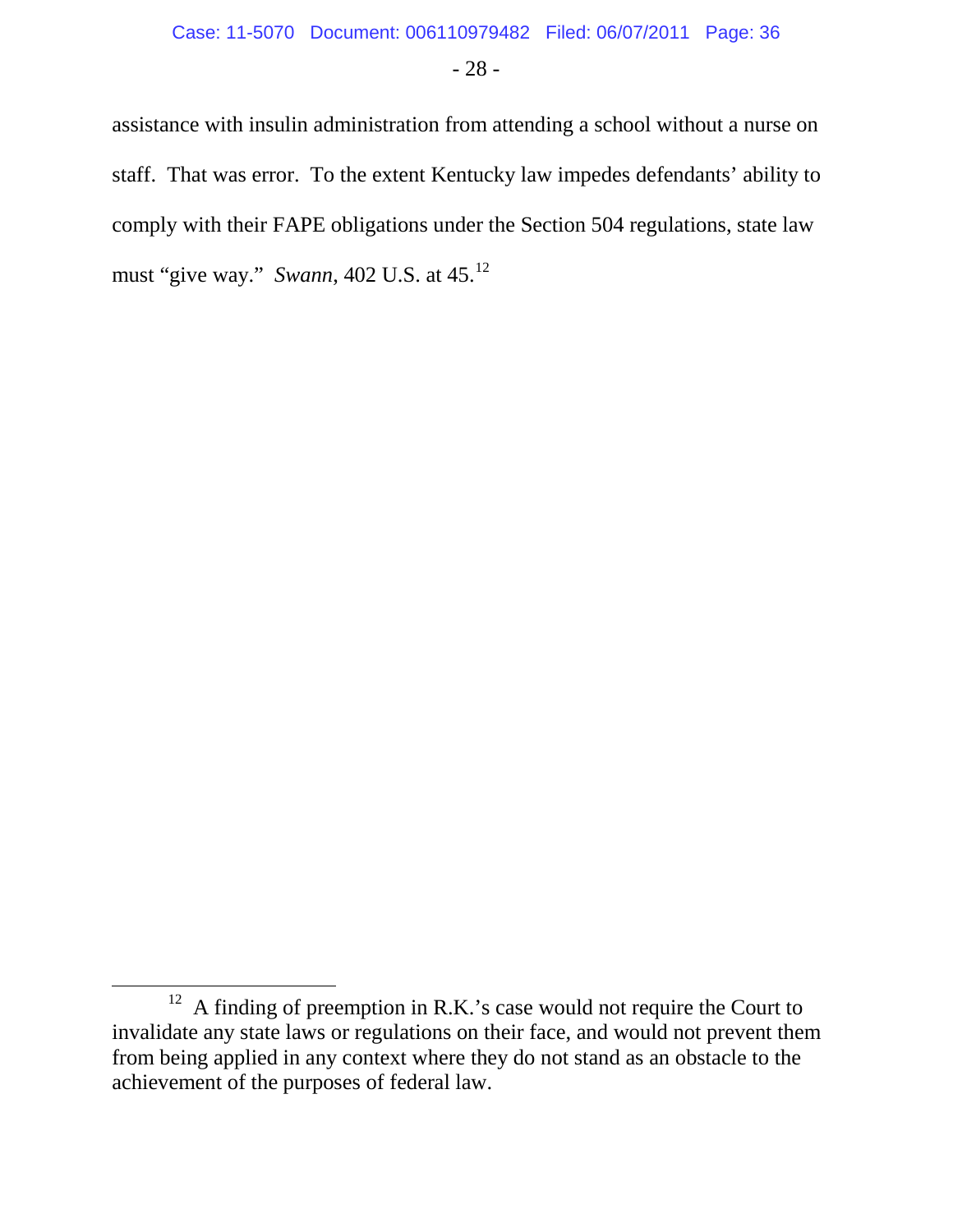Case: 11-5070 Document: 006110979482 Filed: 06/07/2011 Page: 37

- 29 -

#### **CONCLUSION**

This Court should reverse the district court's judgment and remand for

reconsideration under the proper legal standards.

Respectfully submitted,

CHARLES P. ROSE THOMAS E. PEREZ General Counsel **Assistant Attorney General** 

s/April J. Anderson GREGORY B. FRIEL APRIL J. ANDERSON Attorneys Department of Justice Civil Rights Division Appellate Section - RFK 3724 Ben Franklin Station P.O. Box 14403 Washington, DC 20044-4403 (202) 616-9405

FRANCISCO LOPEZ SAMUEL R. BAGENSTOS Attorney Principal Deputy Assistant U.S. Department of Education Attorney General Office of General Counsel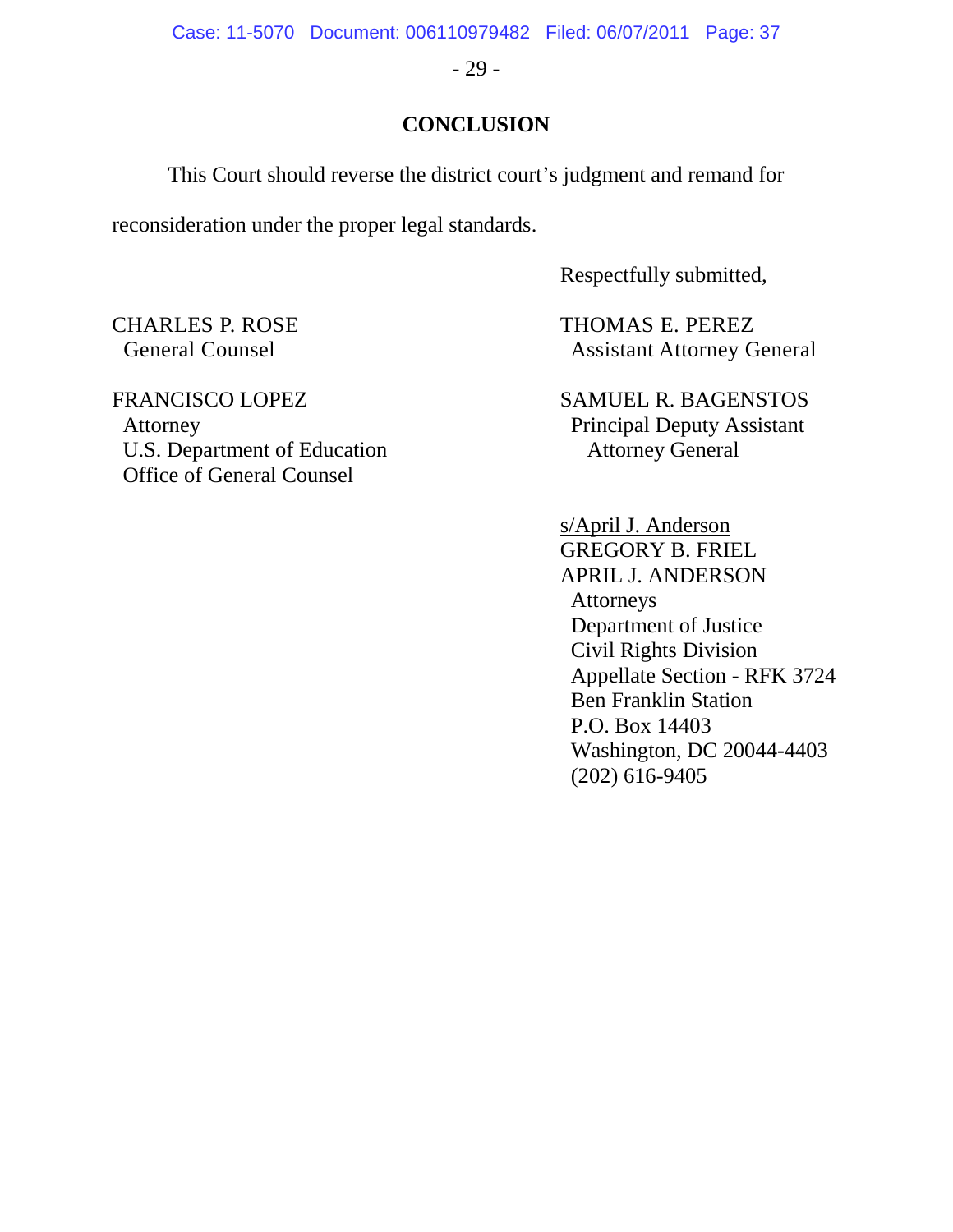#### **CERTIFICATE OF COMPLIANCE**

I hereby certify that this brief complies with the type volume limitation imposed by Fed. R. App. P.  $32(a)(7)(B)$  and  $29(d)$ . The brief was prepared using Microsoft Word 2007 and contains no more than 6409 words of proportionally spaced text. The type face is Times New Roman, 14-point font.

I further certify that the electronic version of this brief, prepared for submission via ECF, has been scanned with the most recent version of Trend Micro Office Scan (version 8.0) and is virus-free.

> s/April J. Anderson APRIL J. ANDERSON Attorney

Date: June 7, 2011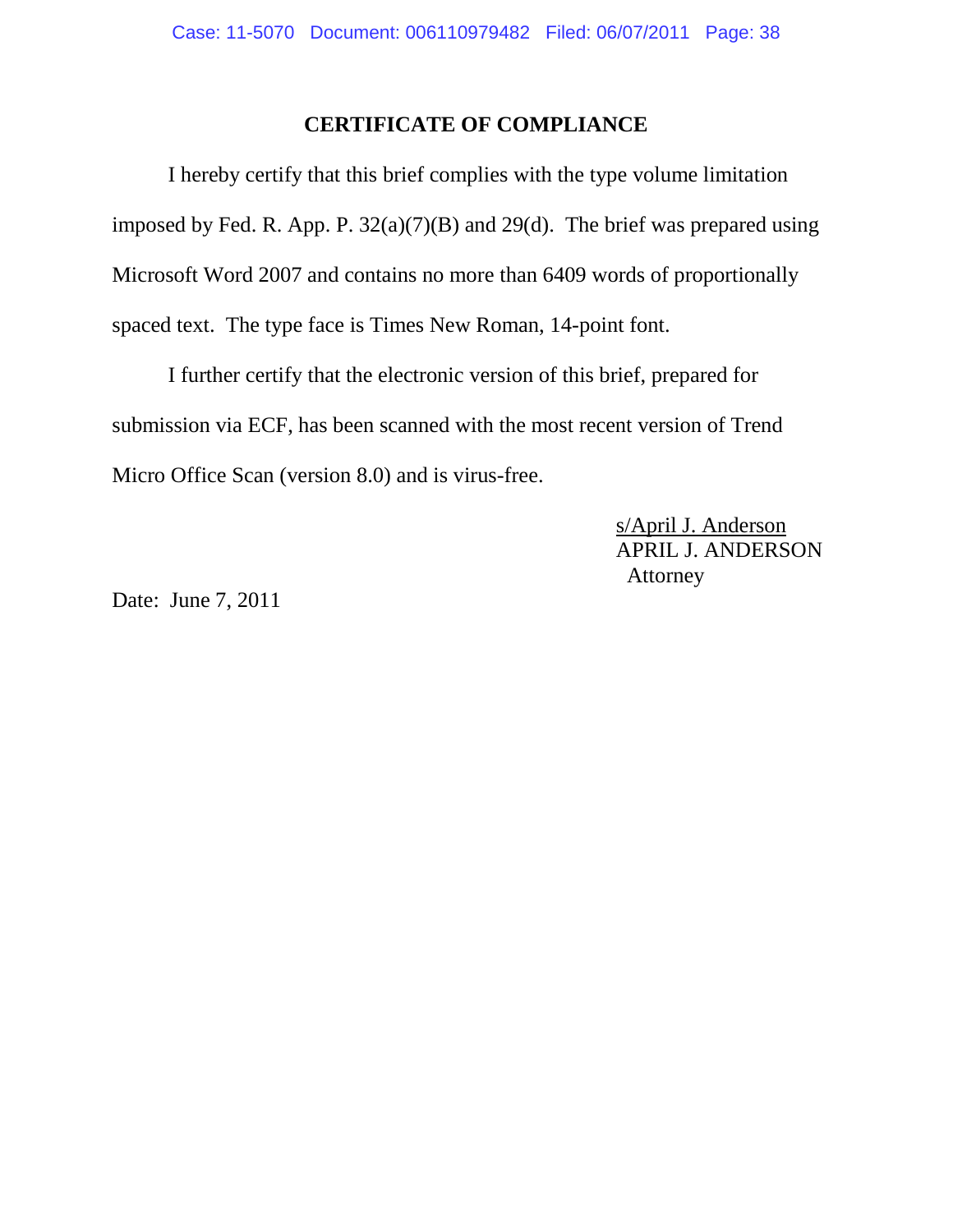#### **CERTIFICATE OF SERVICE**

I hereby certify that on June 7, 2011, I electronically filed the foregoing BRIEF FOR THE UNITED STATES AS AMICUS CURIAE SUPPORTING PLAINTIFF-APPELLANT AND URGING REVERSAL with the Clerk of the Court for the United States Court of Appeals for the Sixth Circuit by using the appellate CM/ECF system.

I certify that all participants in this case are registered CM/ECF users and that service will be accomplished by the appellate CM/ECF system.

> s/April J. Anderson APRIL J. ANDERSON Attorney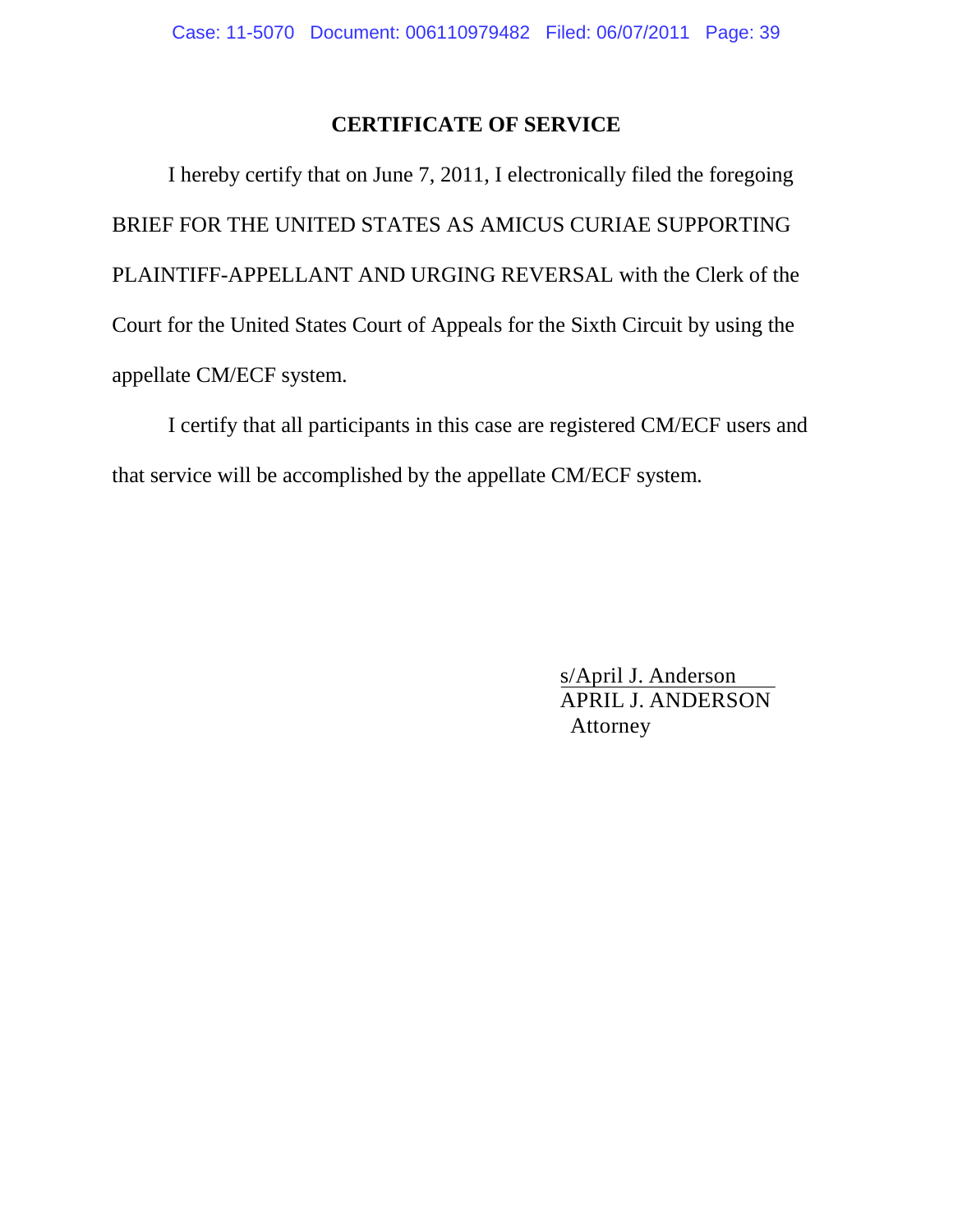Case: 11-5070 Document: 006110979482 Filed: 06/07/2011 Page: 40

# **ADDENDUM**